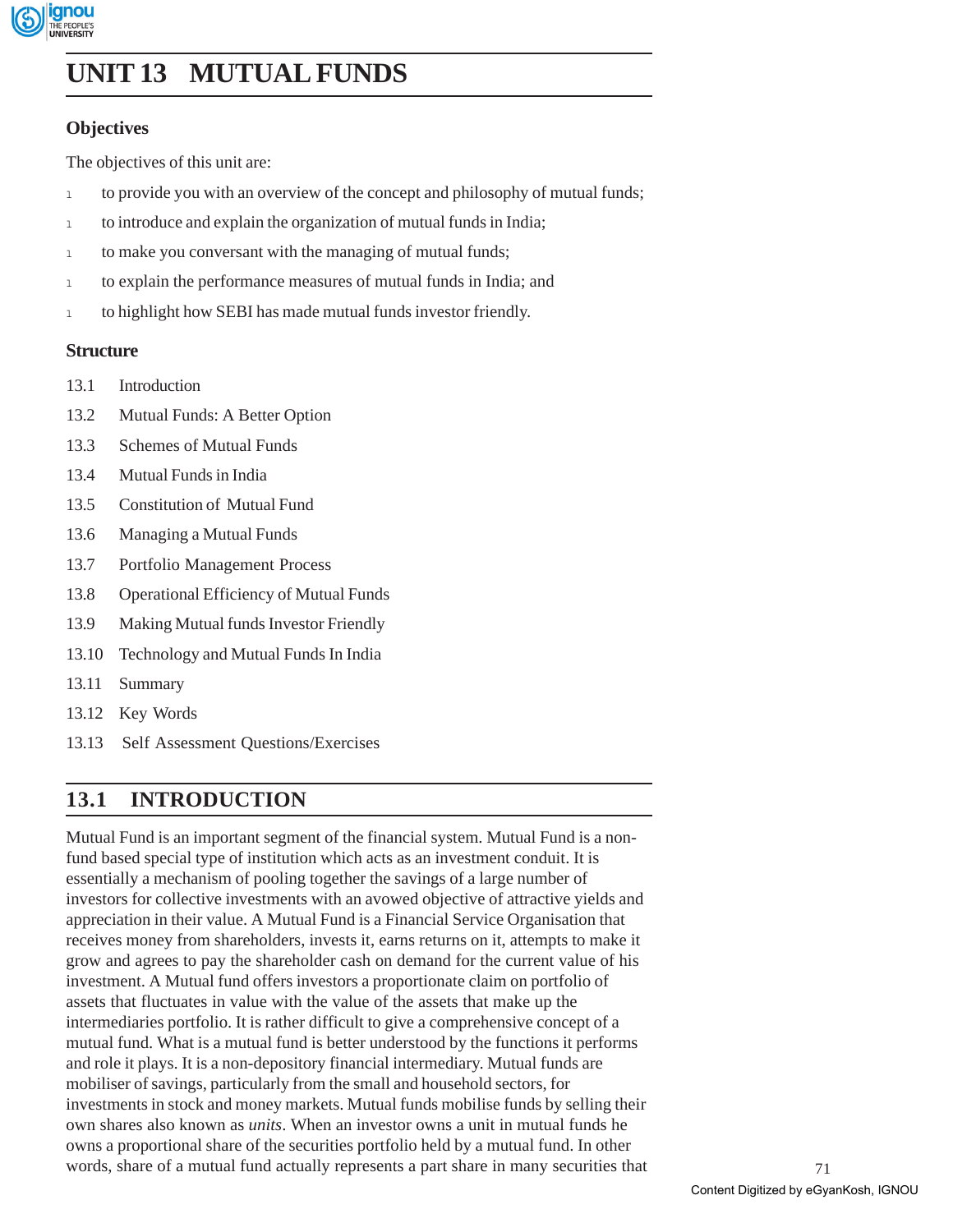**Fee Based Services** it has purchased. Mutual fund share/unit certificate combines the convenience and satisfaction of owning shares in many industries. Thus, mutual funds are primarily investment intermediaries which pool investors' funds to acquire individual investments and pass on the returns thereof to fund investors.

> The idea of mutual fund had its formal origin in Belgium (Societe Generale de Belgiue, 1822) as an investment company to finance investments in national industries associated with high risks. In 1860s this movement started in England. In 1868, the Foreign and Colonial Government Trust was established to spread risks for investors over a large number of securities. In U.S.A., the idea took root in the beginning of the 20th century. Three investment companies were organised: Massachusetts Investors Trust, State Street Investment Corporation and U.S. and Foreign Securities Corporations. In Canada, during 1920s many close ended investment companies were organised. The first mutual fund in Canada to issue its share to general public was the Canadian Investment Fund in 1932. Subsequently hundreds of mutual funds emerged and expanded their wings in many countries in Europe, the Far East and Latin America. In recent years mutual funds in Japan and Far East countries have been showing excellent performance probably as a result of growth and performances of the economies of these countries and their capital market. Countries in Pacific area like Hong Kong, Thailand, Singapore and Korea have also entered this field in a long way. Mauritius and Netherlands are emerging as tax heavens for offshore mutual funds. Thus, mutual fund culture is now global in scope.

# **13.2 MUTUAL FUNDS : A BETTER OPTION**

Mutual funds can survive and thrive only if they can live up to the hopes and trust of their individual members. These hopes and trust echo the peculiarities which support the emergence and growth of such institutions irrespective of the nature of economy where these are to operate. Mutual funds come to the rescue of those people who do not excel at stock market due to certain mistakes committed on their part. Such mistakes can be viz., lack of sound investment strategies, unreasonable expectations of making money, untimely decisions of investing or disinvesting, acting on the advise given by others, putting all their eggs in one basket, i.e., failure to diversify.

Mutual funds are characterised by many advantages that they share with other forms of investments and what they possess uniquely themselves. The primary objectives of an investment proposal would fit into one or combination of the two broad categories i.e. income and Capital gains. How mutual fund is expected to be over and above an individual in achieving these two said, objectives, is what attracts investors to opt for mutual funds. Mutual fund route offers several *important benefits*. Some of these are:

- <sup>l</sup> Making investments is not a full time assignment of investors. So they can hardly have a professional attitude towards their investment. When investor buys mutual fund scheme, an essential benefit that one acquires is *professional management* of the money he puts in the fund.
- 1 A sound investment policy is based on the principle of diversification which is the idea of *not putting all the eggs in one basket.* By investing in many companies the mutual funds can protect themselves from unexpected drop in value of some shares. The small investor cannot achieve wide diversification on his own because of many reasons, mainly funds at his disposal. Mutual funds on the other hand, pool funds of lakhs of investors and thus can participate in a large basket of shares of many different companies, thus *high value diversification*.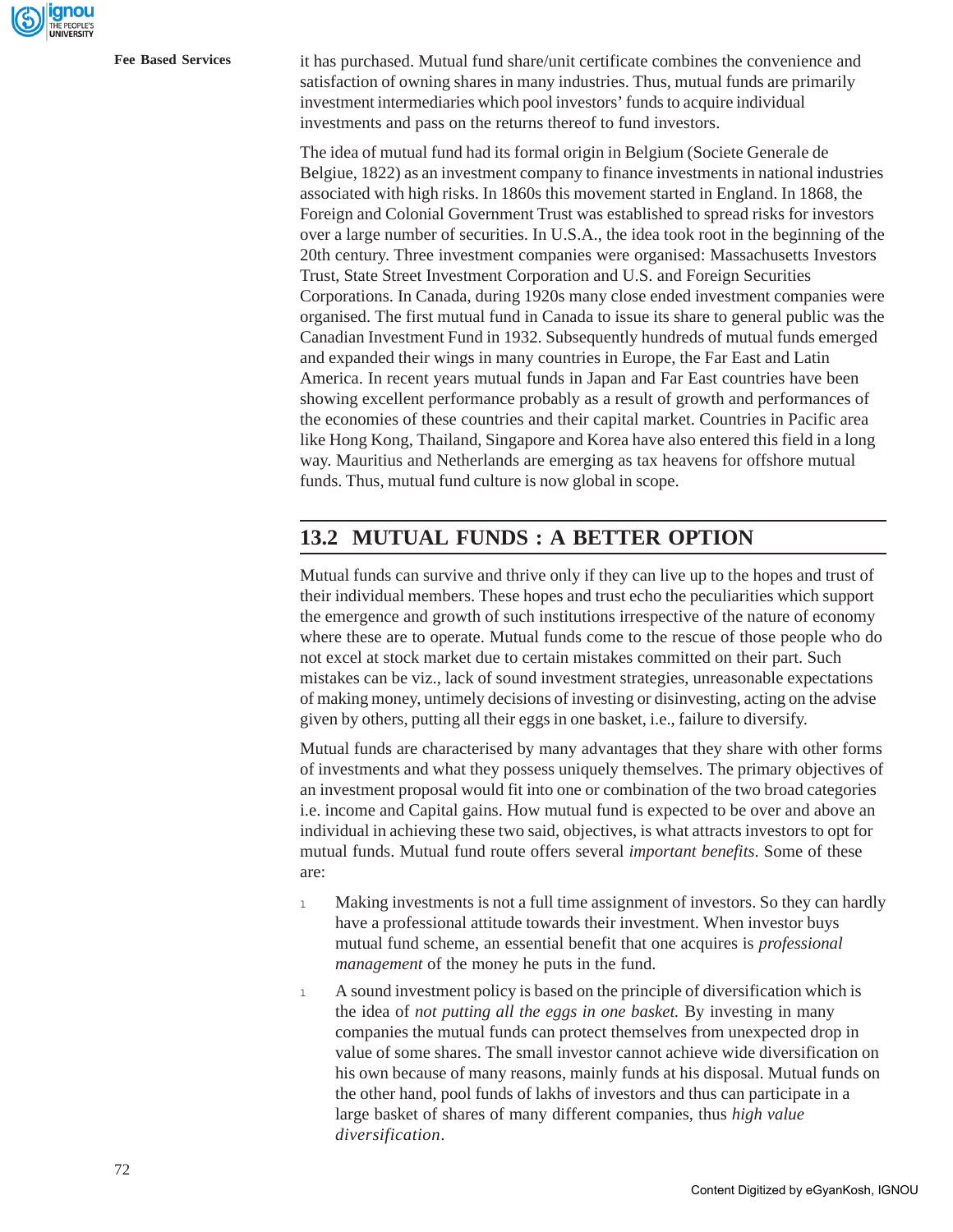

- <sup>l</sup> A distinct advantage of a mutual fund over other investments is that there is **Mutual Funds** always a market for its units/shares. Moreover, Securities and Exchange Board of India(SEBI) requires that mutual funds in India have to ensure liquidity. Mutual fund units of some schemes can be sold in the share market as SEBI has made it obligatory for close ended schemes to list themselves on stock exchanges. For open ended scheme investor can always look for *easy liquidity* by approaching the fund for repurchase at Net Asset Value (NAV) of the scheme.
- <sup>l</sup> Risk in investment is as to recovery of the principal amount and return on it. Mutual fund investments on both fronts provide a comfortable situation for investors. The expert supervision, diversification and liquidity of units ensured in mutual funds *minimise the risk*. Investors are no longer expected to come to grief by falling prey to misleading and motivating headline leads and tips, if they invest in mutual funds.
- <sup>l</sup> Besides depending on the expert supervision of funds managers, legislation in a country (like SEBI in India and Securities Exchange Commission (SEC) in USA) also provides for the *safety of investments*. Mutual funds have to broadly follow the laid down provisions for their regulation. These agencies act as watchdogs and attempt wholeheartedly to safeguard investor interests.
- <sup>l</sup> Mutual funds provide investors flexible investment opportunities. Mutual fund family allows investors to *switch over* from one fund to another e.g. investors can switch from income scheme to growth scheme or vice-versa or say from close ended scheme to open ended schemes as the investors opt.
- <sup>l</sup> Many schemes of mutual funds provide *tax shelter*. In India for equity linked schemes of mutual funds, under section 88, tax rebate up to twenty per cent of investment made in specified schemes of mutual funds(up to Rs.10,000) is available. Income from mutual funds dividends is exempted from tax at present. Such provisions vary from country to country and time to time.
- <sup>l</sup> Mutual funds having large investible funds at their disposal avail economies of scale. The brokerage fee or trading commission 'may be reduced substantially. *Lower operating costs* obviously increases the income available for investors.
- <sup>l</sup> There is always one segment of society which hesitates to put their money in the capital market. Mutual funds prove to be an effective mechanism in the hands of planners of the economy to convince such segment to put their money to market. Mutual funds prove to be an *effective mode of fund mobilization,* since it relieves them of emotional stress involved in trading of securities.

Investing in securities through mutual funds has many advantages over organising a personnel portfolio. Other advantages include the option to reinvest dividends, strong possibility of capital appreciation, regular returns, etc.. Mutual funds are also relevant in national interest. The test of their economic efficiency as financial intermediary lies in the extent to which they are able to mobilise additional savings and channelising these savings to more productive sector of the economy.

# **13.3 SCHEMES OF MUTUAL FUNDS**

Schemes of mutual funds refer to the products they offer to investors. Investors are to choose out of such schemes as per their objectives of earnings. Mutual funds adopt different strategies to achieve these objectives and accordingly offer different schemes of investments as per the need of investors. Schemes can be grouped as under: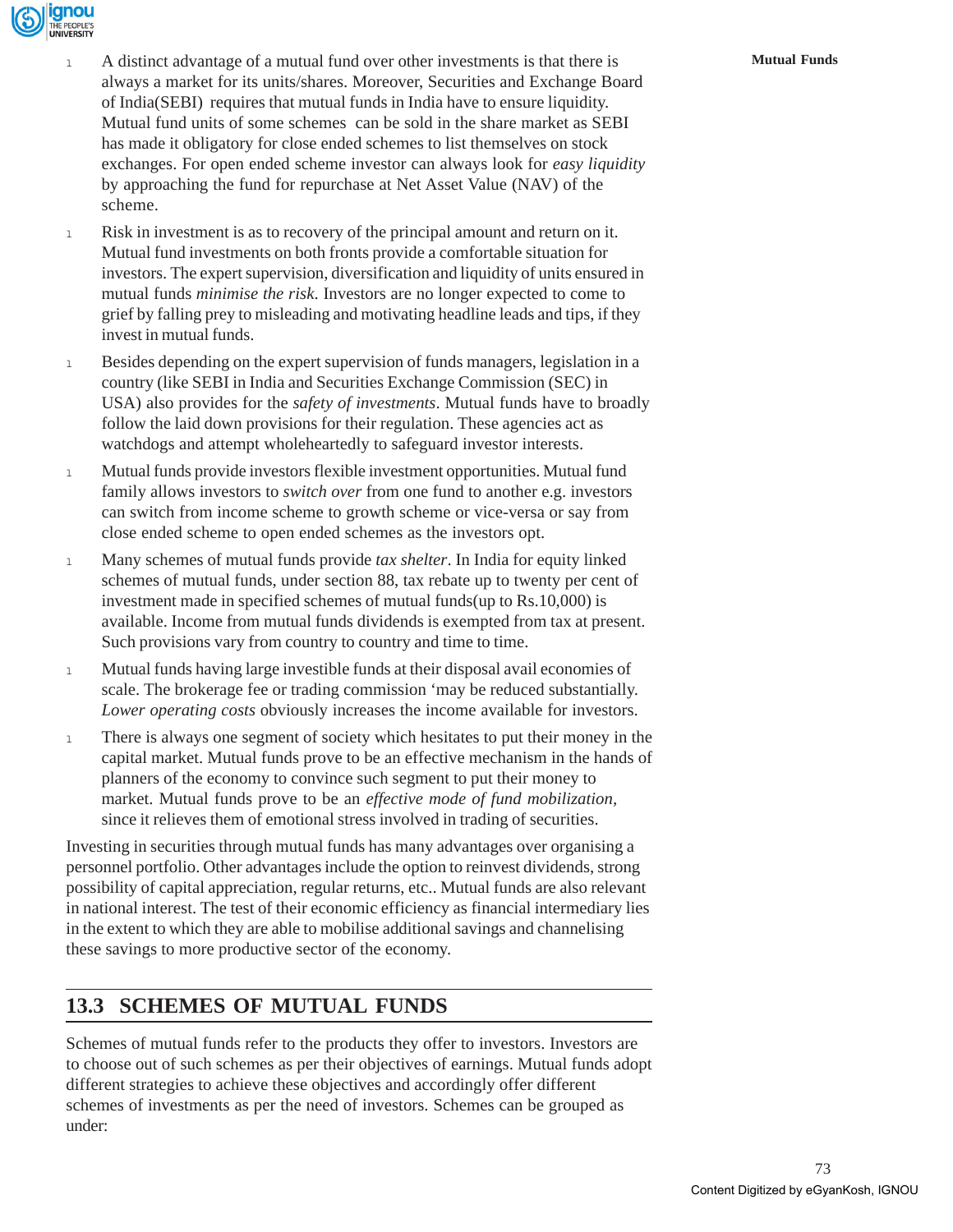#### **Fee Based Services 13.3.1 Operational Classification**

**Open Ended Schemes:** Such schemes accept funds from investors by offering its units on a continuing basis. Such fund even stands ready to buy back its securities at any time. It implies that the capitalisation of the fund is constantly changing as investors sell or buy their shares or units (shares in USA, unit in India). Further, these shares or units are normally not traded on the stock exchange. Open ended schemes have comparatively better liquidity despite the fact that these are not listed. The reason is that investor can any time approach mutual fund for sale of such units. No intermediaries are required. Moreover, the realisable amount is certain since repurchase is at a price based on declared net asset value. No minute to minute fluctuations in rates haunt the investors. In such funds, option to reinvest its dividend is also available.

**Close Ended Schemes:** Such schemes have a definite period after which their units are redeemed. Unlike open-ended funds, these funds have fixed capitalisation, i.e. their corpus normally does not change throughout their tenure. While open ended funds are repurchased or sold directly by mutual funds on the basis of NAV, the close ended fund units being quoted on the stock exchanges are traded amongst the investors in the secondary market. Their price is determined on the basis of demand and supply in the market. Their liquidity depends on the efficiency and understanding of the engaged broker. Their price is free to deviate from the NAV, i.e., there is every possibility that market price may be above or below its NAV.

From management point of view, managing close ended scheme is comparatively easy since fund managers can evolve and adopt long term investment strategies depending on the life of the scheme. Need for liquidity arises after comparatively longer period, i.e. normally at the time of redemption.

There is a variant of close ended scheme known as *Interval Scheme.* It is basically a close ended scheme with a peculiar feature that every year for a specified period (interval) it is made open. Prior to and after such specified interval the scheme operates as close ended. During the said period mutual fund is ready to buy or sell the units directly from or to the investors.

In India as per SEBI (MF) Regulations, every mutual fund is free to launch any or both types of schemes including interval scheme. In the USA, UK and Canada close ended funds are popular as investment companies/ trust whereas open ended funds are known as mutual funds. Such distinction is not made in Indian context. In those countries mutual funds are more popular than investment companies. Till 1994 mid, in India close ended funds were popular but later on investors' preference for open ended funds forced mutual funds to change their market product.

#### **13.3.2 Return-Based Classification**

To meet the diversified needs of investors, the mutual fund schemes are designed accordingly. Basically, all investments are made to earn good returns. Returns expected are in the form of regular dividends or capital appreciation or a combination of these two. In the light of this fact, mutual fund schemes can also be classified into three categories on the basis of returns.

**Income Funds:** For Investors who are more curious for regular returns, Income Funds are floated. Their object is to maximise current income. Investment is made in fixed income securities like bonds debentures. Such funds distribute periodically the income earned by them. These funds can further be splitted up into *two categories* i.e. those that target *constant income* at relatively low risk and those that attempt to achieve the *maximum income possible*, even with the use of leverage. Obviously the higher the expected return, the higher the potential risk of the investment.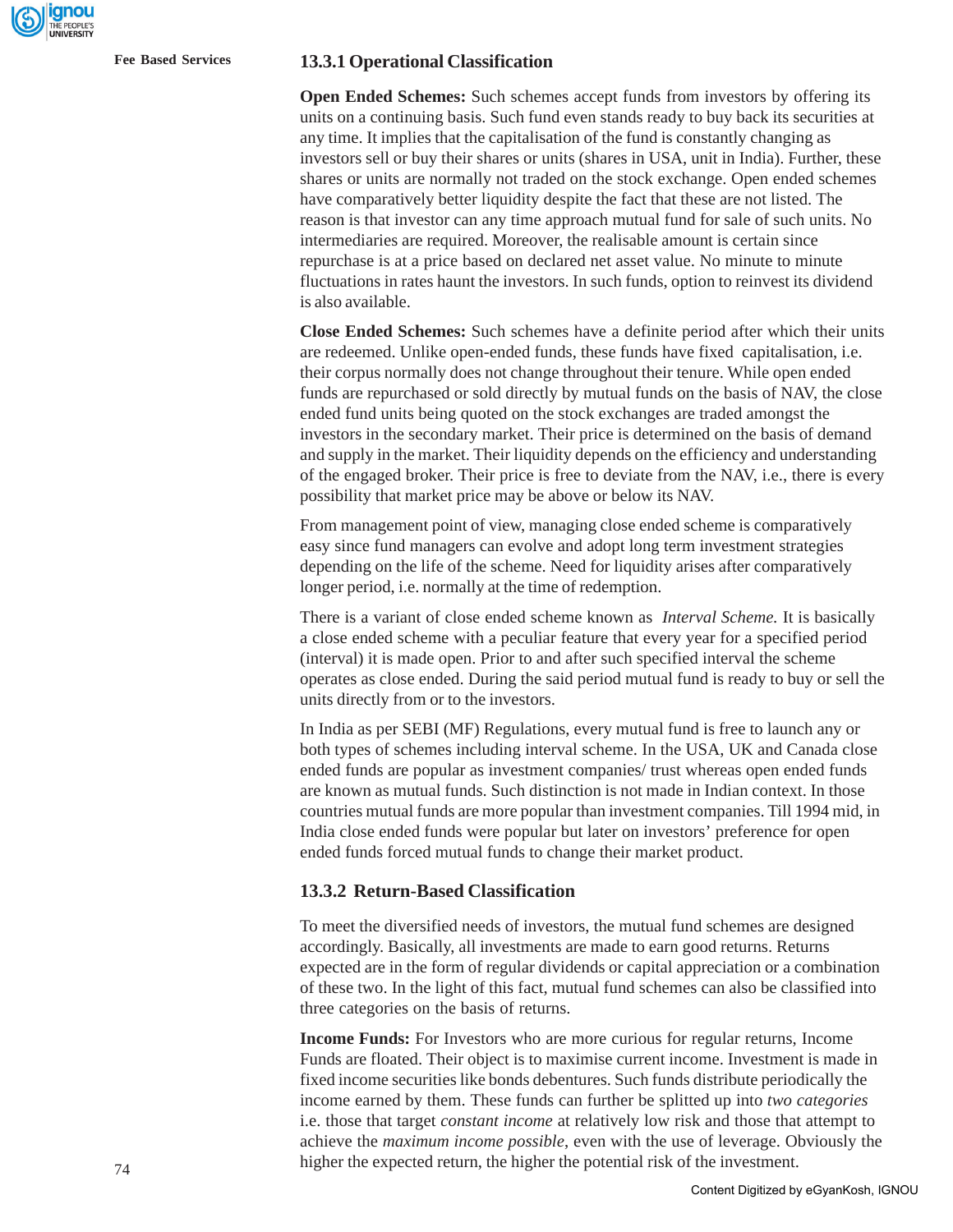

**Growth Funds:** Such funds aim at appreciation in the value of the underlying **Mutual Funds** investments through capital appreciation. Such funds invest in growth oriented securities i.e. in shares of companies which can appreciate in long run. Growth funds are also known as Nest eggs or Long haul investments. An investor who selects such fund should be able to assume a higher than normal degree of risk.

**Conservative Fund:** The funds with a philosophy of all things to all issue offer document announcing objectives as: (1) to provide a reasonable rate of return. (2) to protect the value of investment and, (3) to achieve capital appreciation consistent with the fulfillment of the first two objectives. Such funds which offer a blend of all these features are known as conservative fund. These are also known as *middle of the road funds*. Such funds divide their portfolio in common stocks and bonds in a way to achieve the desired objectives. Such funds have been most popular and appeal "to the investors who want both growth and income.

#### **13.3.3 Investment-Base Classification**

Mutual funds may also be classified on the basis of securities in which they invest. Basically, it is renaming the sub-categories of return-base classification.

**Equity Fund:** Such funds, as the name implies, invest most of their investible funds in *equity shares of companies* and undertake the risk associated with the investment in equity shares. Such funds are clearly expected to outdo other funds in a rising market, because these have almost all their capital in equity. A special type of equity fund is known as 'Index Fund' or 'Never beat market fund'. These are known as *Index funds* since these funds transact only those scrips which are included in any specific index e.g., the scrips which constitute the BSE-30 Sensex or 100 shares National index. Due to the overall poor performance of managed funds this type of fund has emerged. The fund consists of a portfolio designed to reflect the composition of some broad based market index and it is done by holding securities in the, same proportion as the index itself. The portfolio of the index fund is constructed in exactly the same proportion with respect to rupees involved. The value of such index linked funds will go up whenever the market index goes up and conversely, it will come down when the market index comes down. Such fund is not to beat a specific index but is to match that index. These funds have comparatively lower operating costs.

**Bond Fund:** Such funds have their portfolio consisting of *bonds, debentures*, etc. This type of fund is expected to be very secure with a steady income but with little or no chance of capital appreciation. Obviously risk is low in such funds. In this category we may come across the funds called *Liquid funds* which specialise in investing short-term money market instruments. The emphasis is on liquidity and is associated with lower risks and low returns.

**Balanced Fund:** The funds which have in their portfolio a reasonable *mix of equity and bonds* are known as balanced funds. Such funds will put *more* emphasis on equity share investments when the outlook is bright and will tend to switch to debentures when the future is expected to be poor for shares, majority of funds fall in this category, of course, their mix- proportion varies.

**Fund of funds (FOF):** It is a mutual fund scheme that invests in other mutual funds schemes instead of investing in securities. Such schemes are prevalent in international markets. These schemes can have different investment patterns and investment strategies as disclosed in offer documents. The investors may invest their funds in those FOF schemes which meet their investment objectives instead of investing in different schemes of a mutual fund and keeping track of their NAVs. Such FOF schemes may invest in other sector specific schemes or those schemes which have more weightage of certain stocks and can exit from those schemes when growth prospects of those sectors are not good. The investors putting their money in one sector specific scheme may not be able to decide when to exit.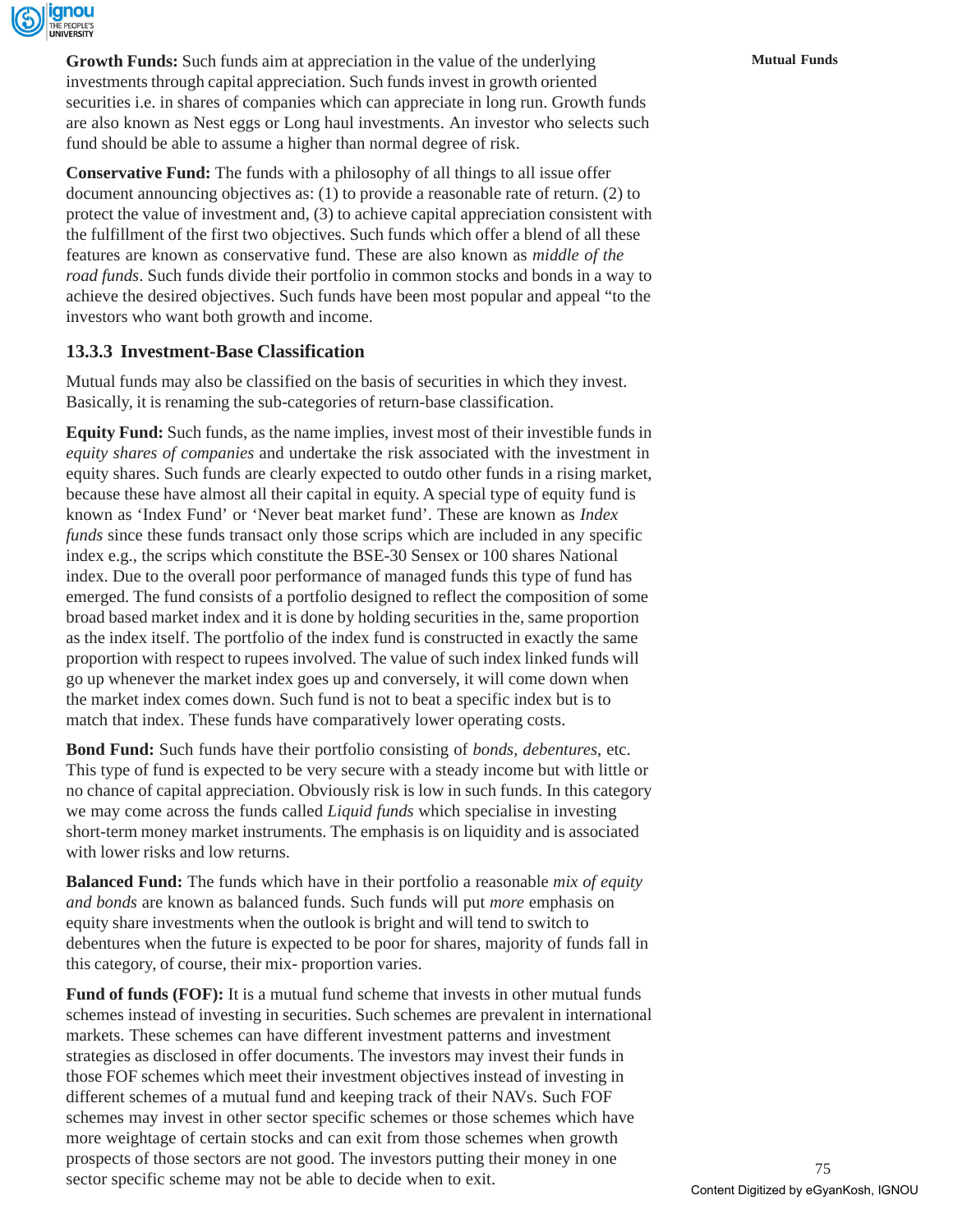

#### **Fee Based Services 13.3.4 Sector-Based Classification**

There are number of funds that are directly investing in a specified sector of an economy. While such funds do have the disadvantage of low diversification by putting all their eggs in one basket, the policy of specialising has the advantage of developing in the fund managers an intensive knowledge of the specific sector in which they are investing. The specialised sectors can be (i) gold and silver, (ii) real estate, (iii) specific industry say oil and gas companies, (iv) off-shore investments, etc.

#### **13.3.5 Leverage-Based Classification**

Some mutual funds broad base their investible funds by borrowings from the market and then make investments thereby making leverage benefits available to the mutual fund investors. Such funds are known as *'leveraged funds'*. It depends on the regulating provisions in a country whether borrowings are allowed or not. Normally leverage funds use short sale, which allows the management of the fund to avail the advantage of declining markets in order to realise gains in the portfolio. Leverage funds also use options specifically *call options*.

#### **13.3.6 Other Funds**

There are some other types of schemes which do not fit into the above given classifications. Some of such funds are mentioned here. There are *'load funds'* and *'no-load funds'*. In load funds, the mutual funds charge a fee over and above the net asset value from the purchaser. In No load funds no load-fee is charged because little sales efforts are made to promote the fund's sales except through direct advertising. Mutual funds schemes can also be designed to offer some tax exemption. Besides these, there are *money market mutual funds* which interact only in money market. *Off-shore mutual funds (also known as regional or country funds)* are the funds mobilising funds abroad for deployment in local market. Many mutual funds abroad have floated property funds, art funds, commodity funds, energy funds, etc.

One point needs to be viewed that irrespective of classification of schemes, every scheme will be either an open ended scheme or a close ended scheme.

#### **Activity 1**

1) Contact some mutual fund investors and ask them why do they invest in mutual fund.

| 2) | Consult any financial newspaper and list <i>five</i> mutual fund schemes in operations<br>in India under each of the following categories of schemes: |
|----|-------------------------------------------------------------------------------------------------------------------------------------------------------|
|    |                                                                                                                                                       |
|    |                                                                                                                                                       |
|    |                                                                                                                                                       |
|    |                                                                                                                                                       |
|    |                                                                                                                                                       |

Content Digitized by eGyanKosh, IGNOU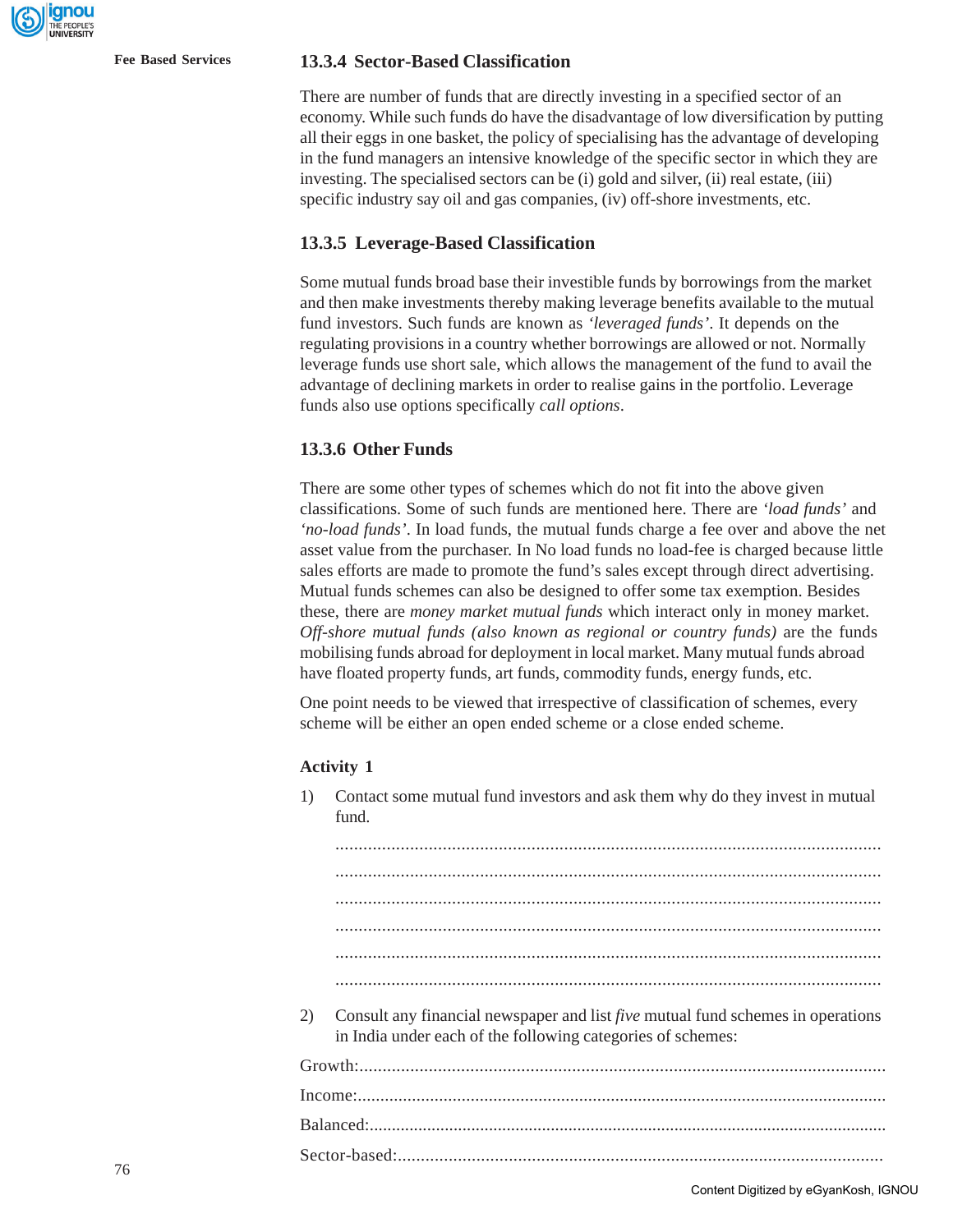

In India mutual fund concept took root only in the nineteen sixties, after a century old history elsewhere in the world. Reacting to the need for a more active mobilisation of household savings to provide investible resources to industry, the idea of first mutual fund in India i.e. UTI born out of the far sighted vision of Sri T. T. Krishnamachari, the then Finance Minister. UTI in 1964 started with a unit scheme popular as "US-64". Since Unit Trust of India was the result of a special enactment, no other open end mutual fund activities could emerge because of restrictive conditions of Indian Companies Act, 1956. Of course, close end investment companies existed for inhouse investments as well as portfolio investment for a long time. But their activities were again on restricted scale.

In 1987 the monopoly of UTI came to an end when Government of India by amending Banking Regulation Act enabled commercial banks in Public sector to set up mutual funds as their subsidiaries. First of all State Bank of India got a nod from RBI. Next to follow was Canara Bank. It was the Abid Hussain Committee's unequivocal support to the concept that could be accepted as something of a landmark. It called for a greater number of mutual fund players. LIC and GIC also entered the field of mutual funds. During 1987-92, nine mutual funds came into being with investible resources Rs. 37000 crores. This .amount was only 4563 crores up to June 1987. Major share was of UTI.

In pre-1992 period, Indian mutual funds had certain peculiarities. These are:

- <sup>l</sup> Mutual funds in our country till this period were public sector banks and financial institutions.
- 1 Another distinguishing feature was that majority of mutual funds have been floated by commercial banks and financial institutions which gave the impression in the minds of investors that responsibility of funds lies with the respective banks thus, their investment is secured.
- <sup>l</sup> One feature which distinguished mutual funds in India from their counterparts in Europe was that the latter normally do not have an in built promise of minimum return. The experience of UTI showed that its schemes with assured returns had tremendous success.
- <sup>l</sup> Disclosure practices of mutual funds were far away from international standards despite the specific provisions in the regulatory framework.
- <sup>l</sup> One of the important features of mutual fund success in raising respectable quantum of fund was the associated tax concessions.
- <sup>l</sup> The launching of mutual funds by commercial banks during 1986-87 was in the peculiar circumstances of the absence of any regulatory framework for conduct of their affairs.

Unit Trust of India Act regulated only the affairs of UTI. Banking Companies Act guided commercial banking activities of banks. Indian Trust Act, under which new mutual funds were registered, was too general to take care of mutual fund characteristics. Thus a need for regulating mutual funds was felt. SEBI came out with Mutual Fund Regulation in 1993 under which all mutual funds, except UTI were to be registered and governed. Private sector was thrown open for this industry. With the entry of private sector funds in 1993, a new era started in the Indian mutual fund industry, giving the Indian investors a wider choice of fund families. The 1993 SEBI (Mutual Fund) Regulations were substituted by a more comprehensive and revised Mutual Fund Regulations in 1996.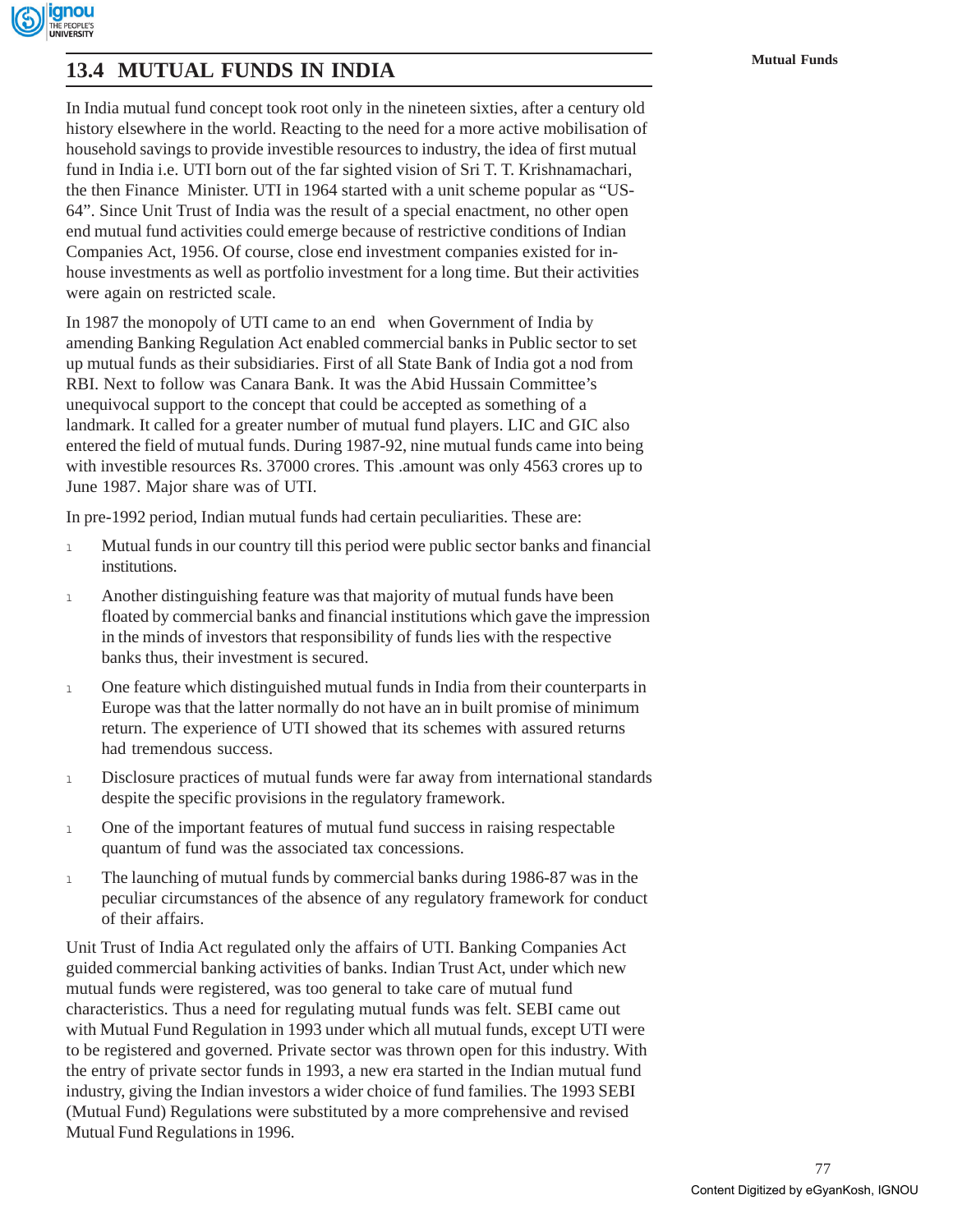**Fee Based Services** The industry now functions under the SEBI (Mutual Fund) Regulations 1996. The number of mutual fund houses went on increasing, with many foreign mutual funds setting up funds in India and also the industry has witnessed several mergers and acquisitions. As at the end of January 2003, there were 33 mutual funds with total assets of Rs. 1,21,805 crores. The Unit Trust of India with Rs.44,541 crores of assets under management was way ahead of other mutual funds.

> In February 2003, following the repeal of the Unit Trust of India Act 1963 UTI was bifurcated into two separate entities. One is the *Specified Undertaking of the Unit Trust of India* with assets under management of Rs.29,835 crores as at the end of January 2003, representing broadly, the assets of US 64 scheme, assured return and certain other schemes. The Specified Undertaking of Unit Trust of India, functioning under an administrator and under the rules framed by Government of India does not come under the purview of the Mutual Fund Regulations. The second is the *UTI Mutual Fund Ltd,* sponsored by SBI, PNB, BOB and LIC. It is registered with SEBI and functions under the Mutual Fund Regulations. With the bifurcation of the erstwhile UTI and with recent mergers taking place among different private sector funds, the mutual fund industry has entered its current phase of consolidation and growth. As on 31st March 2004 the vital statistics for this industry was as shown in Tables 13.1 and 13.2 which highlight the fact that about 35 per cent of the funds are as open ended and about 50 per cent funds are in income schemes. This statistics also show that only 20 per cent of the funds are with public sector funds and 80 percent are with private sector.

|  |                                 |  | Table 13.1: Assets under Management as on |  |
|--|---------------------------------|--|-------------------------------------------|--|
|  | 31st March, 2004 (Rs. in crore) |  |                                           |  |

|                        |        |                          | Mutual Fund Open Ended Close Ended Assured return | <b>Total</b> |
|------------------------|--------|--------------------------|---------------------------------------------------|--------------|
| Income                 | 60854  | 1670                     | -                                                 | 62524        |
| Growth                 | 22154  | 1459                     | -                                                 | 23613        |
| <b>Balanced</b>        | 3296   | 784                      |                                                   | 4080         |
| Liquid/Money<br>Market | 41704  |                          | -                                                 | 41704        |
| Gilt                   | 6026   | $\overline{\phantom{0}}$ | $\qquad \qquad$                                   | 6026         |
| <b>ELSS</b>            | 489    | 1180                     | -                                                 | 1669         |
| <b>Total</b>           | 134523 | 5093                     | ۰                                                 | 139616       |

#### **Table 13.2: Assets under Management as on 31st March, 2004**

| Sl. No. Name of the<br>Company | <b>Asset Management Asset Under Management</b> | (Rs. in Crores) |
|--------------------------------|------------------------------------------------|-----------------|
| A BANK SPONSORED               |                                                |                 |
|                                | BOB Asset Management Co. Ltd.                  | 454             |
|                                | Canbank Investment Management Services Ltd.    | 1698            |
|                                | PNB Asset Management Co. Ltd.                  | 114             |
| SBI Funds Management Ltd.      |                                                | 5202            |
|                                | UTI Asset Management Company Pvt. Ltd.         | 20617           |
| <b>Total A</b>                 |                                                | 28085           |

Content Digitized by eGyanKosh, IGNOU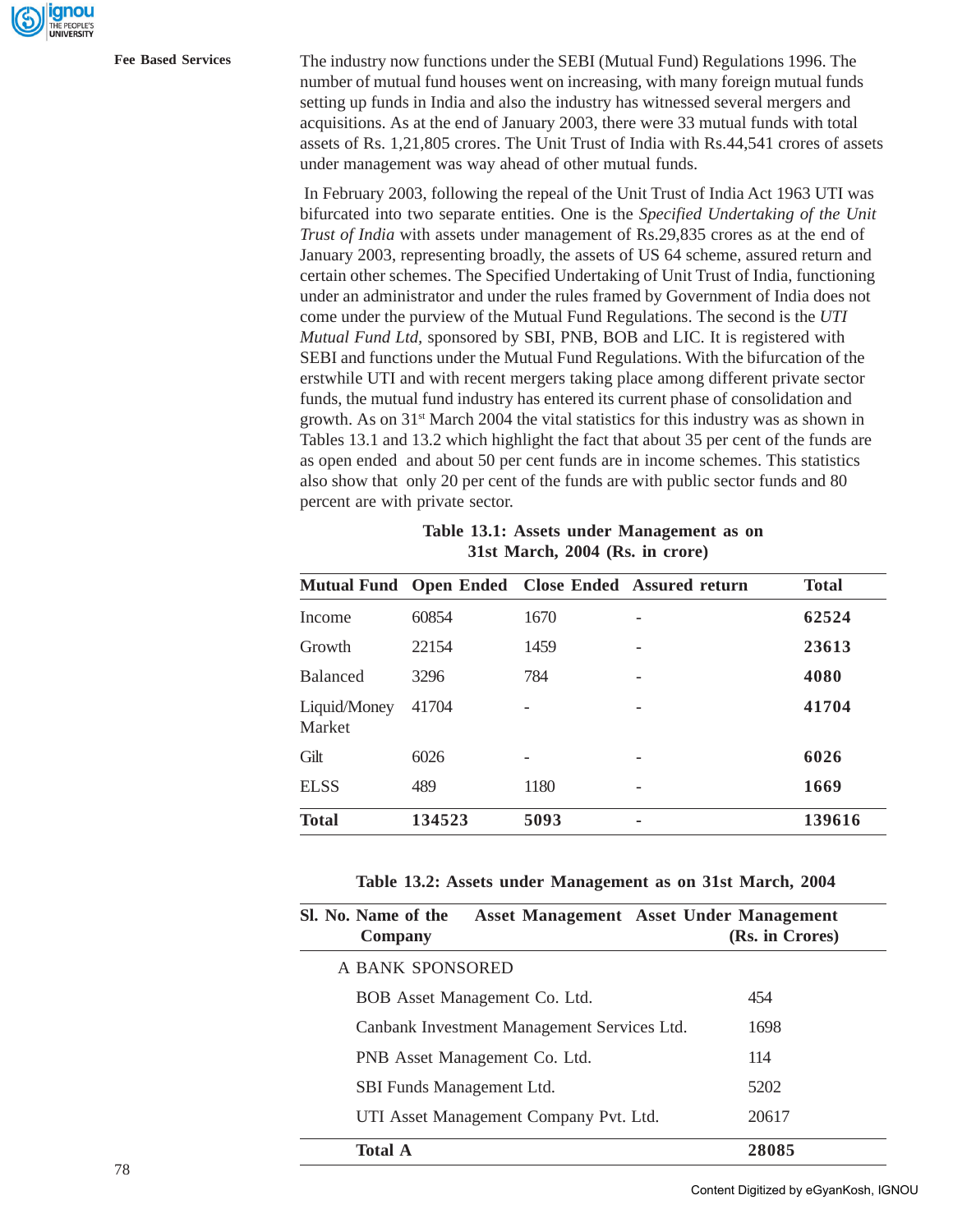

|               | Total $(A + B + C)$                                   | 139616 |
|---------------|-------------------------------------------------------|--------|
|               | <b>Total</b><br>$C(i + ii + iii + iv)$                | 104992 |
|               | <b>Total</b><br>$C$ (iv)                              | 48331  |
|               | Franklin Templeton Asset Management (India) Pvt. Ltd. | 15187  |
|               | Sun F & C Asset Management (India) Pvt. Ltd.          | 194    |
|               | Standard Chartered Asset Mgmt Co. Pvt. Ltd.           | 7287   |
|               | Prudential ICICI Asset Management Co. Ltd.            | 14057  |
|               | Morgan Stanley Investment Management Pvt. Ltd.        | 1361   |
|               | ING Investment Management (India) Pvt. Ltd.           | 1553   |
|               | HSBC Asset Management (India) Private Ltd.            | 4528   |
|               | Deutsche Asset Management (India) Pvt. Ltd.           | 2073   |
|               | Alliance Capital Asset Management (India) Pvt. Ltd.   | 2091   |
| C             | (iv) JOINT VENTURES - PREDOMINANTLY FOREIGN           |        |
|               | Total C(iii)                                          | 33143  |
|               | Tata TD Asset Management Private Ltd.                 | 4014   |
|               | HDFC Asset Management Co. Ltd.                        | 14985  |
|               | DSP Merrill Lynch Fund Managers Ltd.                  | 5127   |
|               | Credit Capital Asset Management Co. Ltd.              | 144    |
|               | Birla Sun Life Asset Management Co. Ltd.              | 8873   |
| $\mathcal{C}$ | (iii) JOINT VENTURES - PREDOMINANTLY INDIAN           |        |
|               | Total C(ii)                                           | 3633   |
|               | Principal Asset Management Co. Pvt. Ltd.              | 3633   |
| $\mathcal{C}$ | (ii) FOREIGN                                          |        |
|               | Total C(i)                                            | 19885  |
|               | Sundaram Asset Management Company Ltd.                | 2009   |
|               | Reliance Capital Asset Management Ltd.                | 7241   |
|               | Kotak Mahindra Asset Management Co. Ltd.              | 5290   |
|               | J.M.Capital Management Pvt. Ltd.                      | 3644   |
|               | Sahara Asset Management Co. Pvt. Ltd.                 | 349    |
|               | Escorts Asset Management Ltd.                         | 156    |
|               | Cholamandalam Asset Management Co. Ltd.               | 1125   |
|               | Benchmark Asset Management Co. Pvt. Ltd.              | 71     |
| $\mathcal{C}$ | (i) INDIAN                                            |        |
|               | PRIVATE SECTOR                                        |        |
|               | <b>Total B</b>                                        | 6539   |
|               | Jeevan Bima Sahayog Asset Management Co. Ltd.         | 4209   |
|               | IL & FS Asset Management Co. Ltd.                     | 2096   |
|               | GIC Asset Management Co. Ltd.                         | 234    |
|               |                                                       |        |

(**Source:** web site of AMFI www.amfiindia.com)

**Mutual Funds**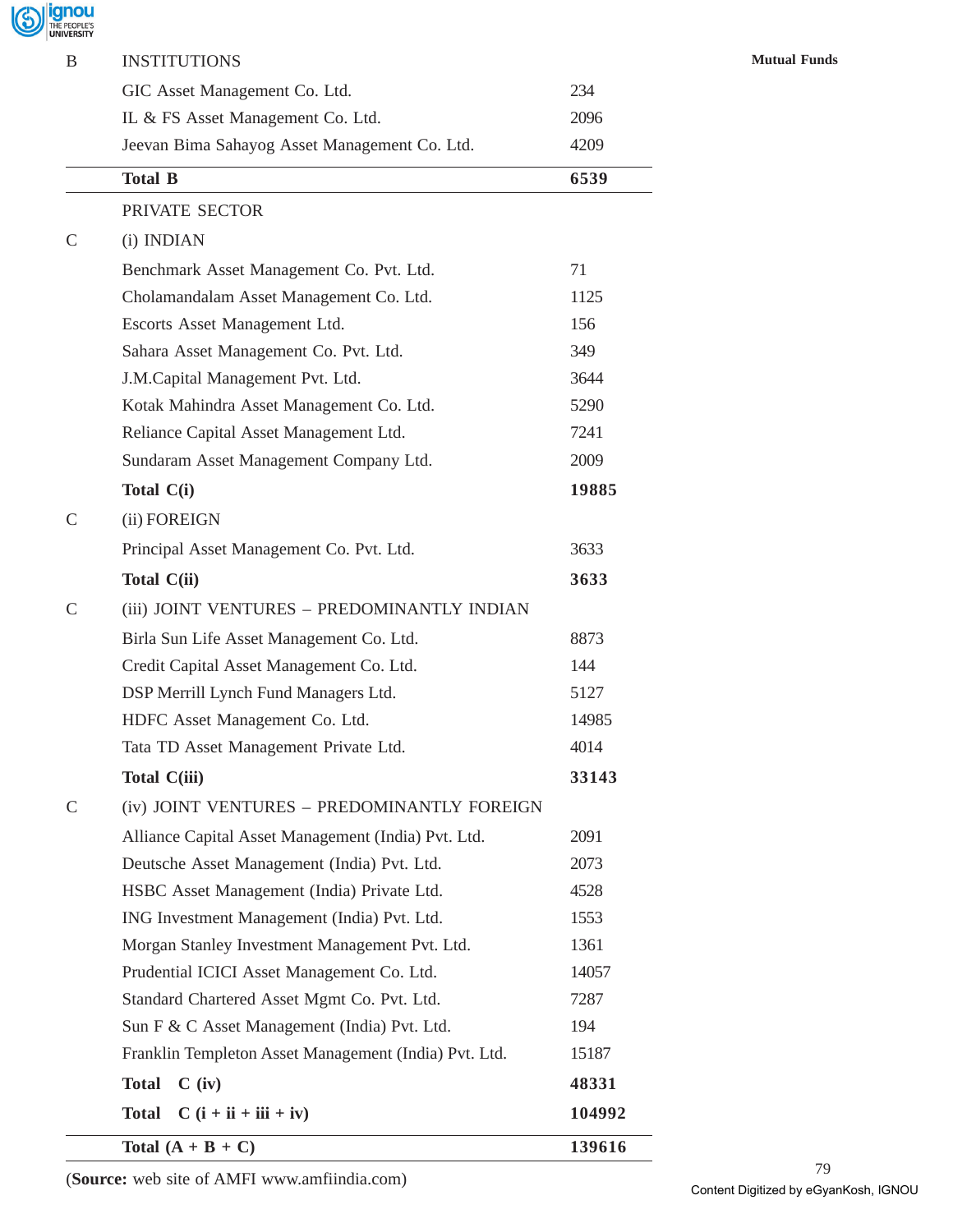

# **Fee Based Services 13.5 CONSTITUTION OF MUTUAL FUNDS**

In USA and UK, mutual funds and the unit trusts are governed by the Investment Act of 1940 in USA and by the Prevention of Frauds Act in UK. There are normally three agencies to manage the show of mutual funds: first the Investment Adviser, second the agency collecting savings from prospective investors for a commission; and the third is a trustee which is either a banking or insurance company. The investment adviser is accountable to the trustees for its operations and ultimately to the Securities Exchange Commission (SEC) in USA or to the Securities Investment Board (SIB) in UK. For comparison, constitution of mutual fund as operating in USA and India are explained here:

#### **In USA**

A mutual fund is organized either as a corporation or a business trust. Individuals and institutions invest in a mutual fund by purchasing shares issued by the fund. It is through these sales of shares that a mutual fund raises the cash used to invest in its portfolio of stocks, bonds, and other securities. A mutual fund is typically externally managed: it is not an operating company with employees in the traditional sense. Instead, a fund relies upon third parties, either affiliated organizations or independent contractors, to carry out its business activities, such as investing in securities.

*Board of Directors* Oversees the fund's activities, including approval of the contract with the management company and certain other service providers.

*Investment adviser* Manages the fund's portfolio according to the objectives and policies described in the fund's prospectus.

#### *Administrators*

Administrative services may be provided to a fund by an affiliate of the fund, such as the investment adviser, or by an unaffiliated third party. Administrative services include overseeing the performance of other companies that provide services to the fund and ensuring that the fund's operations comply with legal requirements. Typically, a fund administrator pays for office costs and personnel, provides general accounting services, and may also prepare and file SEC, tax, shareholder, and other reports.

#### *Principal Underwriters*

Most mutual funds continuously offer new shares to the public at a price based on the current value of fund net assets plus any sales charges. Mutual funds usually distribute their shares through principal underwriters. Principal underwriters are regulated as brokers, dealers and are subject to NASD rules governing mutual fund sales practices.

#### *Custodians*

Mutual funds are required by law to protect their portfolio securities by placing them with a custodian. Nearly all mutual funds use qualified bank custodians. The SEC requires mutual fund custodians to segregate mutual fund portfolio securities from other bank assets.

#### *Transfer Agents*

A transfer agent is employed by a mutual fund to maintain records of shareholder accounts, calculate and disburse dividends, and prepare and mail shareholder account statements, federal income tax information, and other shareholder notices. Some transfer agents prepare and mail statements confirming shareholder transactions and account balances, and maintain customer service departments to respond to shareholder inquiries.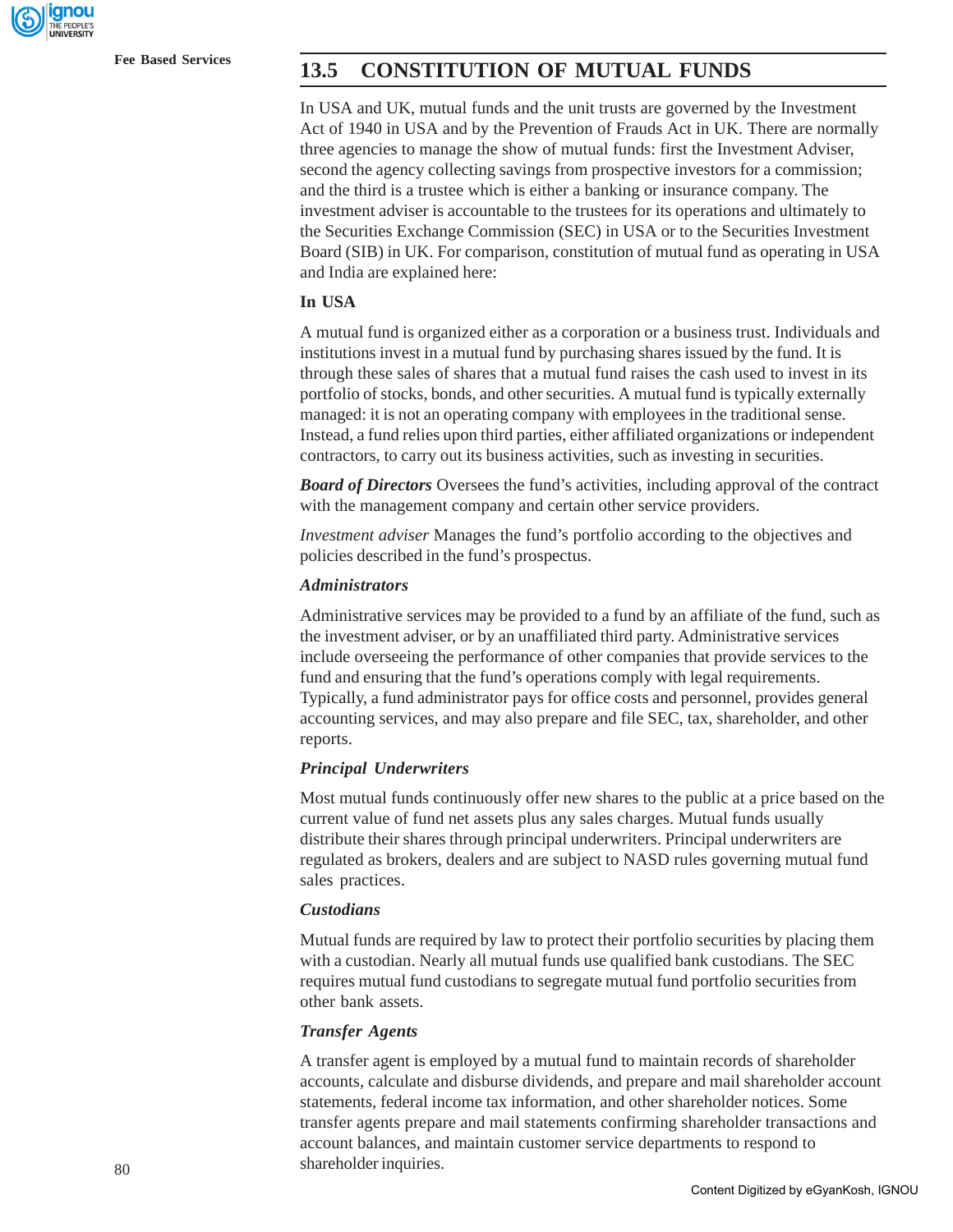

SEBI, in its regulations contemplated a four-tier system for managing the affairs of Indian mutual funds ensuring arm's length distance between the sponsor and the fund. Since mutual fund is a specialised type of financial institution which acts as investment conduit for investors at large especially the small investors, the authorities are concerned about the investors' safeguards. Accordingly SEBI regulations are drafted to give a specific direction to the constitution and management of mutual funds. These provisions are designed to safeguard investors, check speculative activities of mutual funds and ensuring financial discipline through transparency and fair play. Regarding constitution, SEBI (Mutual Fund) Regulations require a *four tier system* to organise mutual fund, these being Sponsor, Trustee, Assets Management Company and Custodian.

### **13.5.1 Sponsors**

It refers to any body corporate which initiates the launching of a mutual fund. It is this agency which of its own, if eligible, or in collaboration with other body corporate complies the formalities of establishing a mutual fund. The sponsor should have a sound track record and experience in the relevant field of financial services for a minimum period of 5 years. SEBI ensures that sponsors should have professional competence, financial soundness and general reputation of fairness and integrity in business transactions. Every mutual fund shall be registered under the said regulations and it is the sponsor who files an application (format is prescribed) with fee to SEBI. Sponsor is also to contribute at least 40 per cent of the net worth (Rs. 4 crore) of the Asset Management Company. It is the sponsors who identify and appoint the trustees and AMC. Sponsors are to appoint a board of trustees as well as to get the AMC incorporated. It is the duty of sponsors to submit to SEBI the trust deed and draft of memorandum and Articles of Association of AMC. Once MF is registered, the sponsors technically go in background.

### **13.5.2 Trustees**

A mutual fund is to be constituted as a Trust under Indian Trust Act and trustees are to look after the trust. A trustee is a person who holds the property of the mutual fund in trust for the benefit of the unit holders. A company is appointed as a trustee to manage the mutual fund with approval of SEBI. To ensure fair dealings, at least 75 per cent of the trustees are to be independent of the sponsors. Trustees take into their custody, or under their control all the property of the schemes of mutual fund. It is the duty of the trustees to provide information to unit holders as well as to SEBI about the mutual fund schemes. Trustees are to appoint Asset Management Company (AMC) to float the schemes. The trustees are to evolve Investment Management Agreement to be entered into with AMC. It is trustee's duty to observe and ensure that AMC is managing schemes in accordance with the trust deed. Trustees can dismiss the appointed AMC. It is the responsibility of trustees to supervise the collection of any income due to be paid to the scheme. Trustees for their services are paid trusteeship fee which is to be specified in the trust deed. Trustees are to present annual report to the investors.

Mutual fund is basically a principal - agent problem where the principle is unit holder who hires an agent i.e., mutual fund (trustees) and the principal tries to ensure and expects that actions of the agent are in the best interest of the former. Mutual funds by nature are custodians of the money of investors (specially the small investors who do not excel in investment activities) entrusting their savings in the belief that the former have better expertise and skills for investing than of their own. The task of keeping up this trust is by no means easy. This makes mutual funds different from other businesses and their well-being and health reflects the health of investment climate. Mutual fund is created by a sponsor as a trust under *Indian Trust Act 1882,*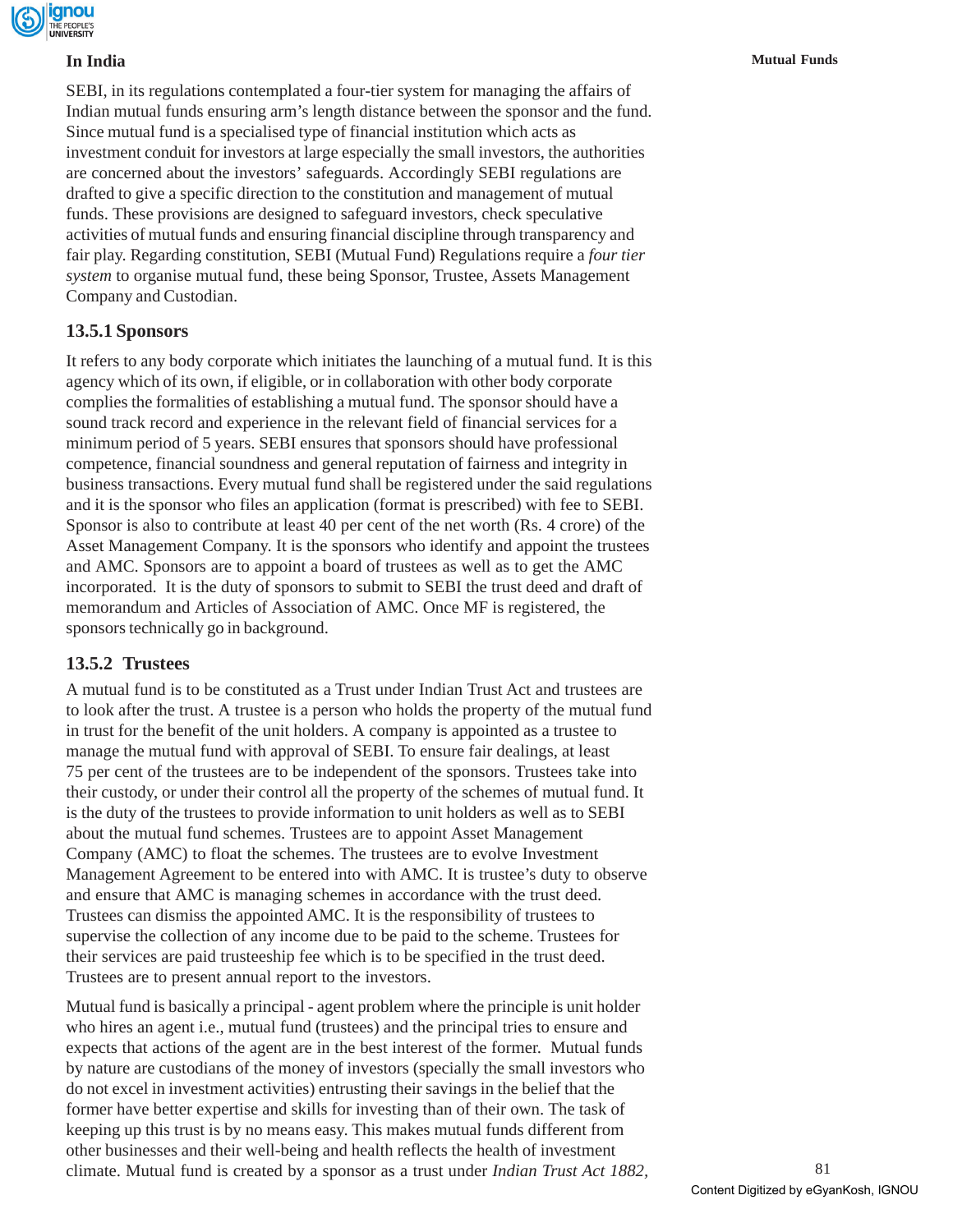

**Fee Based Services** and registered under SEBI. A trustee is appointed who holds the property of the mutual fund in trust for the benefit of the unit holders. Once the mutual fund trust is formed, the role of sponsor virtually becomes nil as it is the trust which now interacts with SEBI.

> SEBI regulations desire appointing a trustee either as individuals, comprising a board of trustee, or a trustee company. Traditionally mutual funds have been operating with a board of trustees but some new entrants in this field have opted for a company to be appointed as a trustee to manage the mutual fund. The main reason why a trustee company is preferred over a board of trustees is that in their individual capacity, board of trustees have an unlimited liability. Consequently, their personal property may be at stake if a scheme fails. Where as for trustee company board of directors have limited liability.

> Trustees, are regulated by a Trust- Deed which is to be submitted to SEBI. The trustees are to manage the Mutual Fund in accordance with the laws, regulations, directions and guidelines issued by SEBI, the stock exchanges and other governmental and regulatory agencies. They are to hold in safe custody and preserve the mutual fund's property. Trustees are to report on operations to SEBI and the Unit holders. They are to ensure that AMC has been diligent in conducting the affairs. The trustees' working has been made subject to a code of conduct.

> To ensure fair dealings, mutual fund regulations require that one cannot be a trustee or a director of a trustee company in more than one mutual fund. Further, at least *two- third* of the trustees are to be *independent* of the sponsors. These *independent trustees,* of course, *enjoy multi trusteeship.* Asset management company or its directors or employees shall not act as trustees of any MF. Trustees should be persons with experience in financial services. Every trustee should be a person of ability, integrity and standing. Trustees appoint Asset Management Company (AMC) to float the schemes in consultation with sponsors. The trustees are to evolve *Investment Management Agreement* (IMA) to be entered into with AMC. It is trustee's duty to observe and ensure that AMC is managing schemes in accordance with the trust deed.

> Trustees can dismiss the AMC. It is the responsibility of trustees to supervise the collection of any income due to be paid to the scheme. Trustees for their services are paid trusteeship fee which is to be specified in the trust deed. Trustees are to present annual report to the investors. They can call a meeting of the unit holders if a requisition is filed. Rights and obligations of the trustees under SEBI (Mutual fund) Regulations along with **due diligence** (general and specific) are as under:

#### **Rights and Obligations of the Trustees** '

- 1) The trustees and the asset management company shall with the prior approval of the Board enter into an investment management agreement.
- 2) The investment management agreement shall contain such clause as are mentioned in the regulations and such other clauses as are necessary for the purpose of making investments.
- 3) The trustees shall have a right to obtain from the asset management company such information as is considered necessary by the trustees.
- 4) The trustees shall ensure before the launch of any scheme that the asset management company has:
	- a) systems in place for its back office, dealing room and accounting;
	- b) appointed all key personnel including fund manager(s) for the scheme(s) and submitted their bio-data which shall contain 'the educational qualifications, past experience in the securities market with the trustees, within 15 days of their appointment.

Content Digitized by eGyanKosh, IGNOU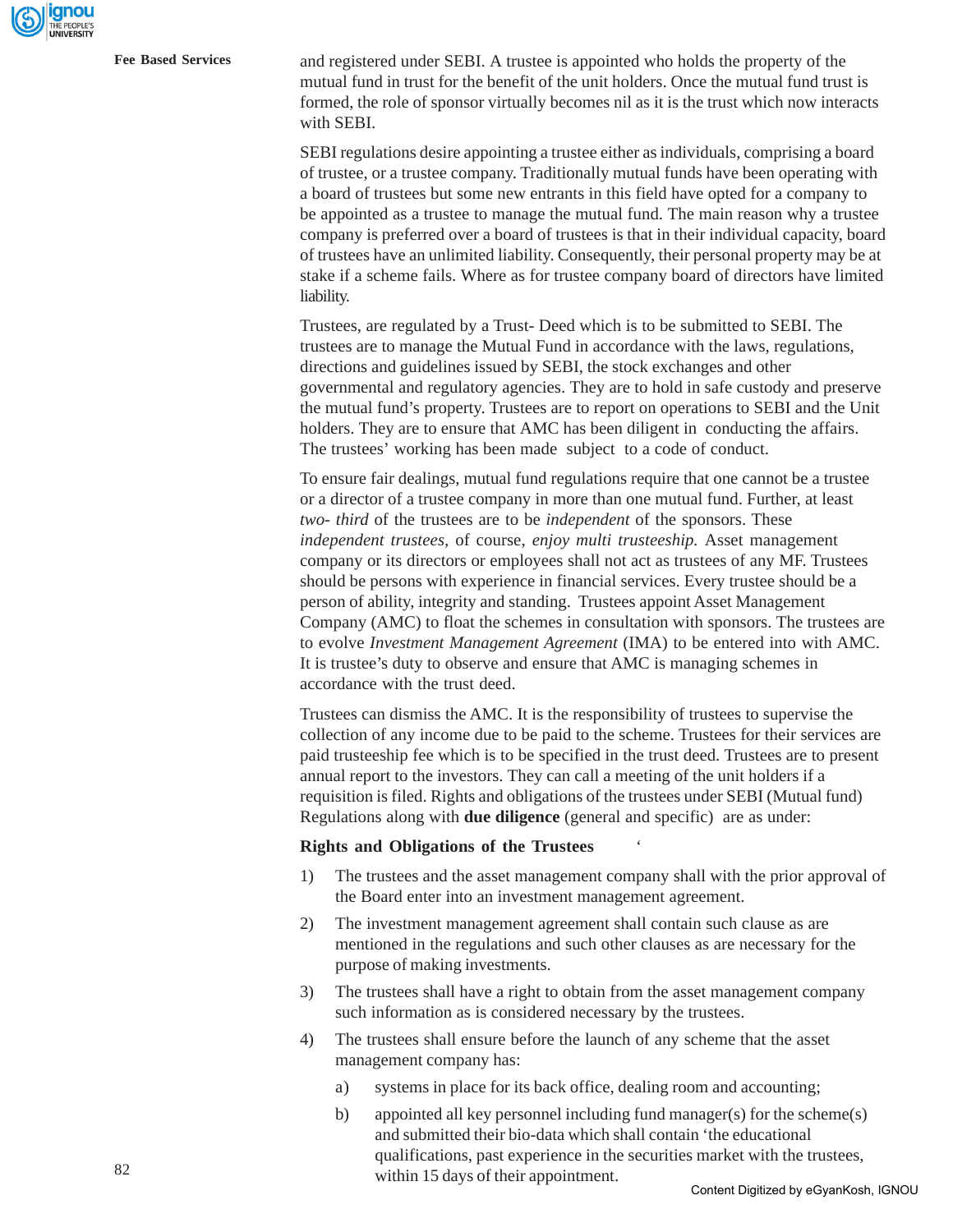

c) appointed auditors to audit its accounts. **Mutual Funds**

- e) appointed registrars and laid down parameters for their supervision.
- f) prepared a compliance manual and designed internal control mechanisms including internal audit systems
- g) specified norms for empanelment of brokers and marketing agents.
- 4A) The compliance officer shall immediately and independently report to the Board any non-compliance observed by him.
- 5) The trustees shall ensure that an asset management company has been diligent in empaneling the brokers in monitoring securities transactions with brokers and avoiding undue concentration of business with any broker.
- 6) The trustees shall ensure that the asset management company has not given any undue or unfair advantage to any associates or dealt with any of the associates of the asset management company in any manner detrimental to interest of the unit-holder.
- 7) The trustees shall ensure that the transactions entered into by the asset management company are in accordance with these regulations and the scheme.
- 8) The trustees shall ensure that the asset management company has been managing the mutual fund schemes independently of other activities and have taken adequate steps so that the interest of investors of one scheme,are not being compromised with those of any other scheme or of other activities of the asset management company.
- 9) The trustees shall ensure that all the activities of the asset management company are in accordance with the provisions of these regulations.
- 10) Where the trustees have reason to believe that the conduct of business of the mutual fund is not in accordance with these regulations and the scheme they shall forthwith take such remedial steps as are necessary by them and shall immediately inform the Board of the violation and the action taken by them.
- 11) Each trustee shall file the details of his transactions of dealing in securities with the Mutual Fund on a quarterly basis.
- 12) The trustees shall be accountable for, and be the custodian of, the funds and property of the respective schemes and shall hold the same in trust for the benefit of the unit-holders in accordance with these regulations and the provisions of trust deed.
- 13) The trustees shall take steps to ensure that the transactions of the mutual fund are in accordance with the provisions of the trust deed.
- 14) The trustees shall be responsible for the calculation of any income due to be paid to the mutual fund and also of any income received in the mutual fund for the holders of the units of any scheme in accordance with these regulations and the trust deed.
- 15) The trustees shall obtain the consent of the unit-holders:
	- a) whenever required to do so by the Board in the interest of the unit holders; or
	- b) whenever required to do so on the requisition made by three-fourth of the unit-holders of any scheme; or
	- c) when the majority of the trustees decide to wind up or prematurely redeem the units; or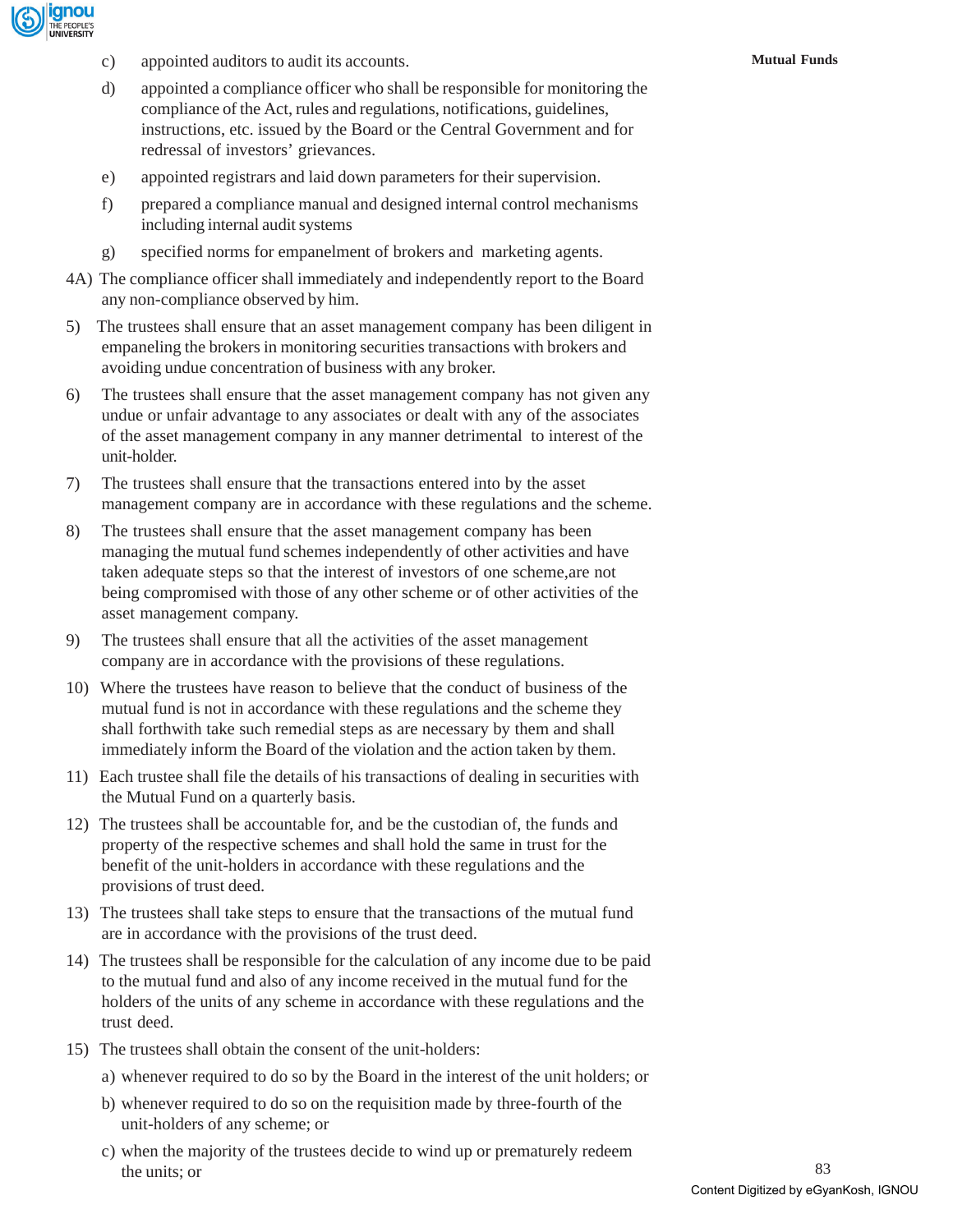gnou

- **Fee Based Services** 15A) The trustees shall ensure that no change in the fundamental attributes of any scheme trust or fees and expenses payable or any other change which would modify the scheme and affects the interest of unit-holders shall be carried out.
	- 16) The trustees shall call for the details of transactions in securities by the key personnel of the asset management company in his own name or on behalf of the asset management company and shall report to the Board; as and when required.
	- 17) The trustees shall quarterly review all transactions carried out between the mutual funds, asset management company and its associates.
	- 18) The trustees shall quarterly review the net worth of the asset management company and in , case of any shortfall, ensure that the asset management company make up for the shortfall.
	- 19) The trustees shall periodically review all service contracts such as custody arrangements, transfer agency of the securities and satisfy itself that such contracts are executed in the interest of the unit-holders.
	- 20) The trustees shall ensure that there is no conflict of Interest between the manner of deployment of its net worth by the asset management company and the interest-of the unit-holders.
	- 21) The trustees shall periodically review the investor complaints received and the redressal of the same by the asset management company.
	- 22) The trustees shall abide by the **Code of Conduct** as specified **(***see Annexure 4***)**
	- 23) The trustees shall furnish to the Board on a half-yearly basis.
		- a) a report on the activities of the mutual fund:
		- b) a certificate stating that the trustees have satisfied themselves that there have been no instances of self-dealing or front running,
		- c) a certificate to the effect that the asset management company has been managing the scheme independently of any other activities.
	- 24) The independent trustees shall give their comments on the report received from the asset management company regarding the investments by the mutual fund in the securities of group companies of the sponsor.
	- 25) Trustees shall exercise **due diligence** as under:

#### A) *General Due Diligence*

- i) The Trustees shall be discerning in the appointment of the directors on the Board of the asset management company.
- ii) Trustees shall review the desirability of continuance of the asset management company if substantial irregularities are observed in any of the schemes and shall not allow the asset management company to float new schemes.
- iii) The trustee shall ensure that the trust property is properly protected, held and administered by proper persons and by a proper number of such persons.
- iv) The trustee shall ensure that all service providers are holding appropriate registrations from the Board or concerned regulatory authority.
- v) The Trustees shall arrange for test checks of service contracts.
- vi) Trustees shall immediately report to Board of any special developments In the mutual fund.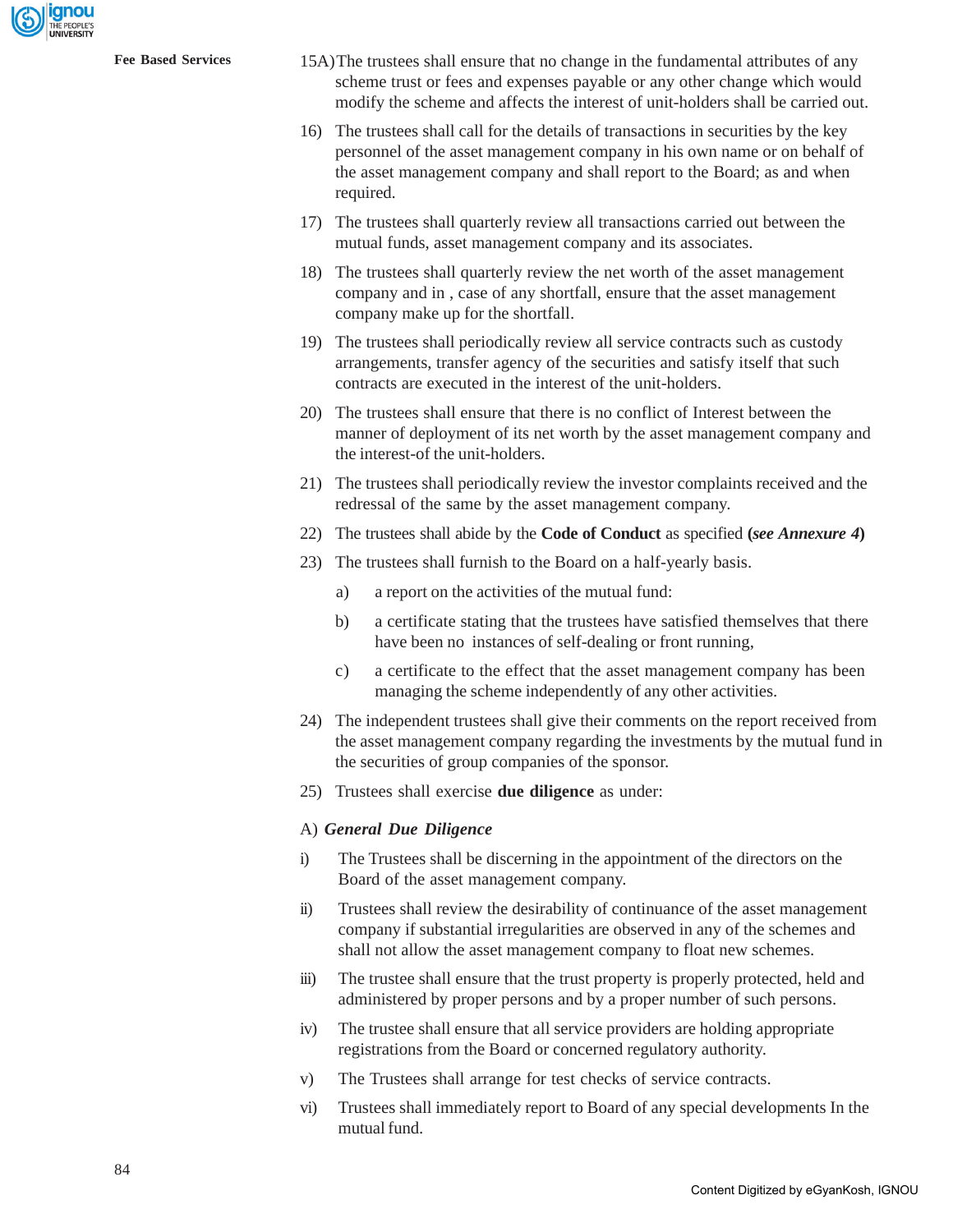

#### B) *Specific Due Diligence* **Mutual Funds Mutual Funds**

The Trustees shall:

- i) Obtain internal audit reports at regular intervals from independent auditors appointed by the Trustees;
- ii) obtain compliance certificate at regular intervals from the asset management company;
- iii) hold meeting of trustee more frequently;
- iv) consider the reports of the independent auditor and compliance reports of asset management company at the meetings of trustees for appropriate action;
- v) maintain records of the decisions of the Trustees at their meetings and of the minutes of the meetings;
- vi) prescribe and adhere to a code of ethics by the Trustees, asset management company and its personnel;
- vii) communicate in writing to the asset management company of the deficiencies and checking on the rectification of deficiencies.
- 26) The trustees shall not be held liable for acts done in good faith if they have exercised adequate due diligence honestly.
- 27) The independent directors of the trustees or asset management company shall pay specific attention to the following as may be applicable. Namely:
	- i) the Investment Management Agreement and the compensation paid under the agreement;
	- ii) service contracts with affiliates whether the asset management company has charged higher fees than outside contracts for the same services;
	- iii) selection of the asset management company's independent directors;
	- iv) securities transactions involving affiliates to the extent such transactions are permitted;
	- v) selecting and nominating individuals to fill independent directors vacancies;
	- vi) code of ethics must be designed to prevent fraudulent deceptive or manipulative practice by insiders in connection with personal securities transactions;
	- vii) the reasonableness of fees paid to sponsors, asset management company and any other for services provided;
	- viii) principal underwriting contracts and their renewals;
	- ix) any service contract with the associates of the asset management company.

### **13.5.3 Custodians**

In a mutual fund depending on its size there is substantial work involved in managing the scrips bought from and sold in the market. Their safe custody and ready availability is to be ensured. SEBI requires that each mutual fund shall have a custodian who is not in any way associated with the Asset Management Company. Such custodian cannot act as sponsor or trustee of any mutual fund. Further, custodian is not permitted to act as a custodian to more than one mutual fund without the prior approval of SEBI. A custodian's main assignment is safekeeping of the securities or participation in any clearing system on behalf of the client to effect deliveries of the securities. The custodian, depending on terms of agreement, also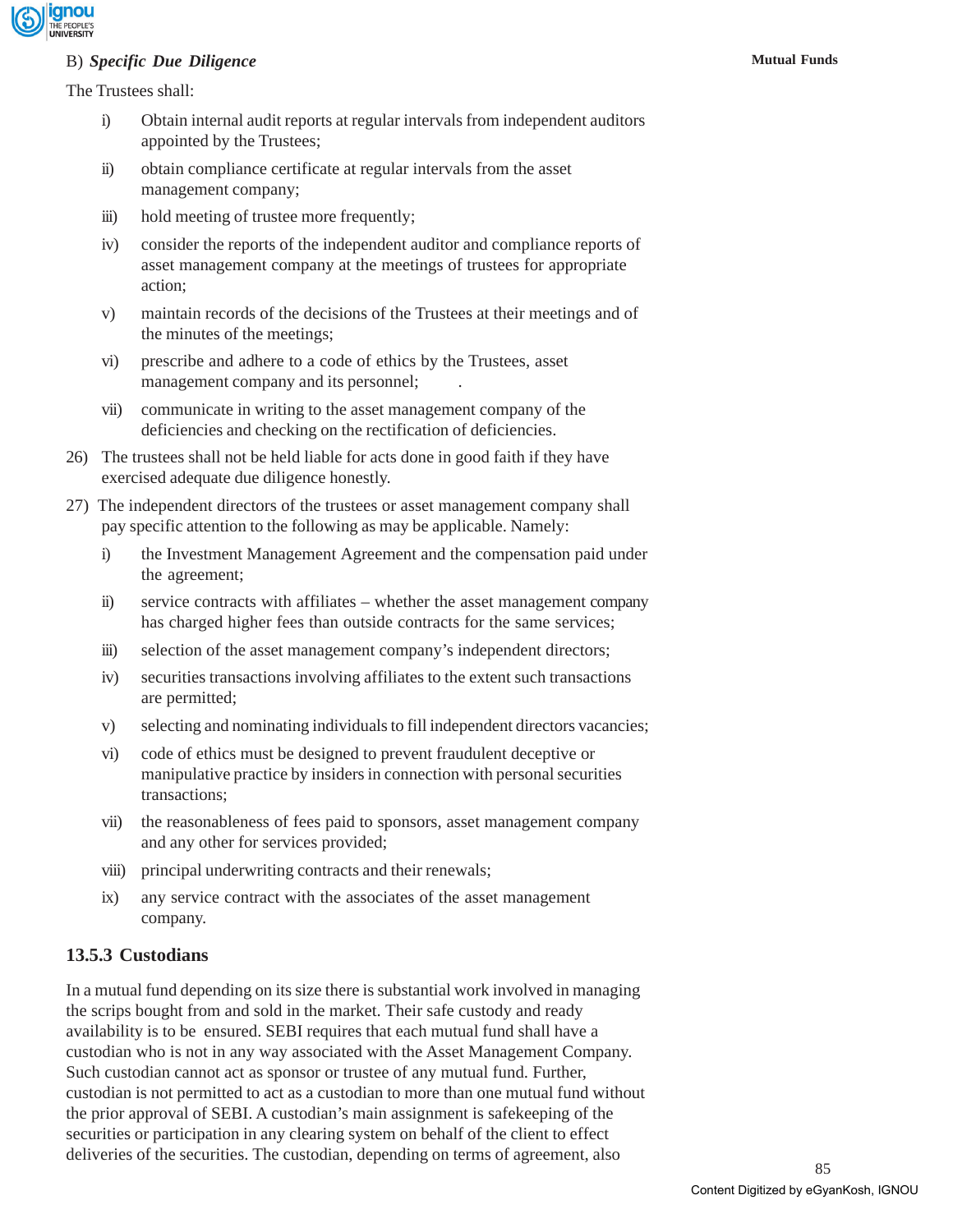

**Fee Based Services** collects income/dividends on the securities. Some of the other associated assignments of custodians are:

- 1 Ensuring delivery of scrips only on receipt of payment and payment only upon receipt of scrips.
- <sup>l</sup> Regular reconciliation of assets to accounting records.
- 1 Timely resolution on discrepancies and failures.
- 1 Securities are properly registered or recorded.

Depending on the volume there can be co-custodian(s) for a mutual fund. These custodians are entitled to receive custodianship fee, based on the average weekly value of net assets or sale and purchases of securities along with per certificate custody charges.

#### **13.5.4 Assets Management Company (AMC)**

The sponsor or the trustees appoint an AMC, also known as 'Investment Manager'**,** to manage the affairs of the mutual fund. It is the AMC which operates all the schemes of the fund. Any AMC cannot act as a trustee of any other mutual fund. AMC can act as an AMC of only one mutual fund. AMC is not permitted to undertake any business activity except activities in the nature of management and advisory services to off shore funds, pension funds, provident funds, venture capital funds, management of insurance funds, financial consultancy and exchange of research on commercial basis, if these activities are not in conflict with the activities of the mutual fund. It can also operate as an underwriter provided it gets registered under SEBI (Merchant Bankers) Regulations. SEBI regulations in this matter are as under:

The asset management company shall

- 1) not act as a trustee of any mutual fund;
- 2) not undertake any other business activities expect activities in the nature of portfolio management, services management and advisory services to offshore funds, pension funds, provident funds, venture capital fund, management of insurance funds. Financial consultancy and exchange of research on commercial basis if any of such activities are not in conflict with the activities of the mutual funds. (Asset management company shall meet capital adequacy requirements, if any, separately for each such activity and obtain separate approval, if necessary under the relevant regulations);
- 3) not investment in any of its schemes unless full disclosure of its intention to invest has been made in the offer documents an asset management company shall not be entitled to charge any fees on its investment in that scheme.

SEBI desires that assets management company should have a sound track record (good net worth, dividend paying capacity and profitability, etc.), general reputation and fairness in transaction. The directors of AMC should be expert in relevant fields like portfolio management, investment analysis and financial administration because any AMC is basically involved in these three activities. An AMC is expected to operate independently. SEBI regulations require that at least fifty per cent of the directors should be those who do not have any association with sponsor or trustees, Its Chairman should be an independent person. To ensure stake of sponsors in the AMC, it is required that atleast 40 per cent of its net worth is contributed by the former, AMC, itself should be financially sound and should have a net worth of at least Rs. 10 crores. All these provisons are to ensure good governance of mutual funds in India.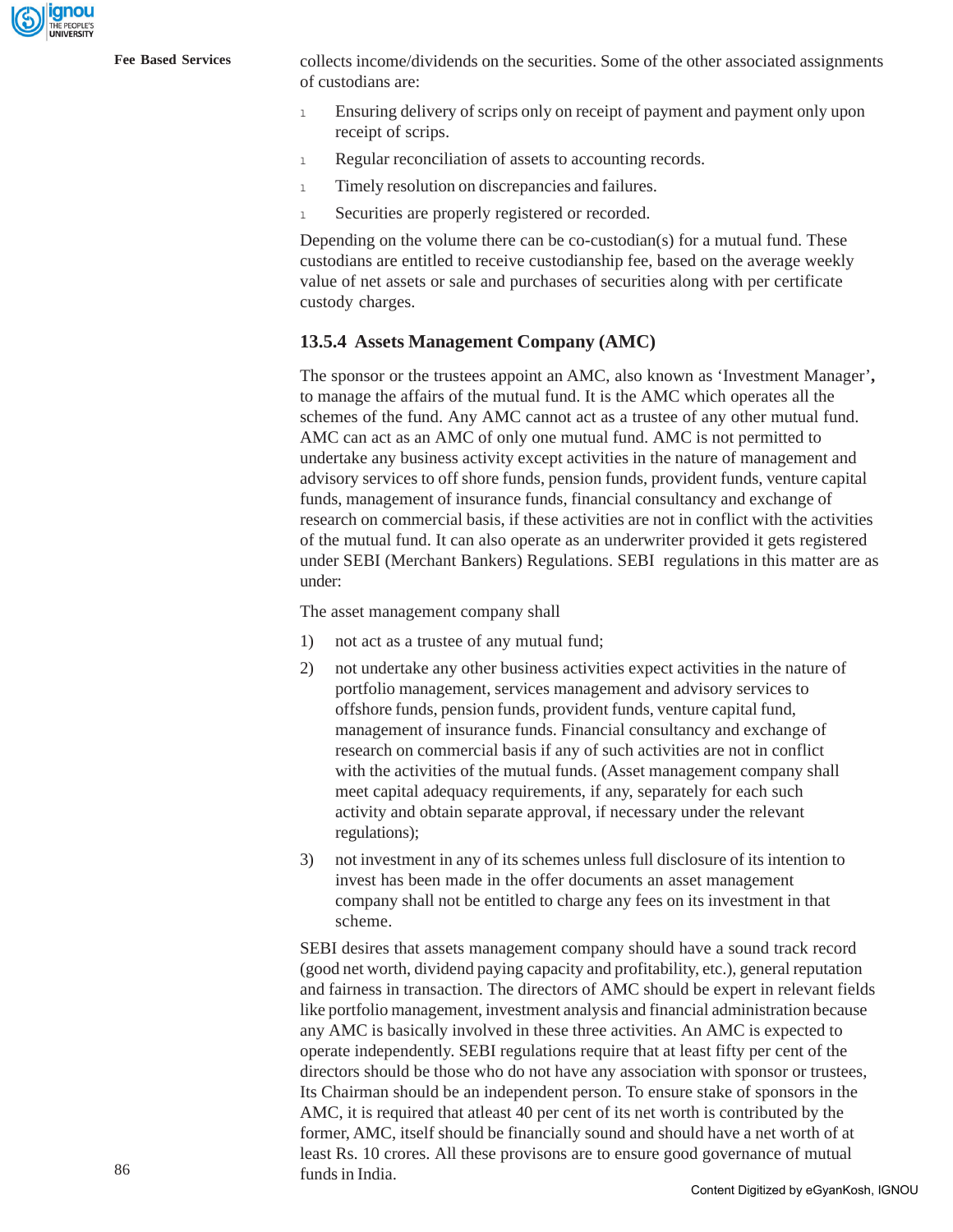

#### **Working Mechanism of AMC Mutual Funds Mutual Funds Mutual Funds**

The major strength of any AMC lies in its investment function. Investment function is a specialised function which, depending on operational strategies of AMCs, can further be divided into specialised categories. The Investment Department operates with the following set up:

**Fund Manager:** Asset Management Companies manage the investment of funds through a fund manager. The basic function of a fund Manager is to decide about which, when, how much and at what rate securities are to be sold or bought. To a great extent the success of any scheme depends on the caliber of the fund manager.

For many mutual funds especially in bank sponsored funds, the entire investment exercise is not left to one individual. They have created committees to handle their investments. One such mutual fund has created two committees. First is 'Investment Committee' which is a broad based committee having even nominees of the sponsor. It decides about the primary market investments. The second is a Market Operation Committee having the assignment of disinvestments and interacting with secondary market. It is normally an in-house committee. These committees also make their judgments on the basis of data provided by the research wing.

**Research and Planning Cell:** It performs a very sensitive and technical assignment. Depending on the operational policies, such unit can be created by AMC on its own or research findings can be hired from outside agencies. The research can be with respect to securities as well as prospective investors. The fund manager can contribute to the bottom line of mutual fund by spotting significant changes in securities ahead of the crowd. In India, at present many funds depend on outsiders. Such outsiders need not be technical analyst, even brokers provide tips to mutual funds. Such a strategy saves a lot of funds to be invested in research infrastructure. The new mutual funds with small corpus can hardly afford to have their own data base. But there are mutual funds following the philosophy; your expertise is your original research.

**Dealer:** To execute the sale and purchase transactions in capital or money market, a separate section may be created under the charge of a person called dealer having deep understanding of stock market operations. Sometimes, this division is under the charge of marketing division of AMC. Dealer is to comply with all formalities of sale and purchase through brokers. Such brokers are to be approved by Board of Directors (B.O.D.) of AMC. It is B.O.D. which lays down the guidelines for allocation of business to different brokers.

#### **Functions of AMC**

It is not required that AMC performs all its functions on its own. It can hire services of outside agencies as per its requirements Some of the common functions performed by mutual funds are listed below:

- a) One of the main functions of mutual fund is receiving and processing the application forms of investors, issuing unit certificates, sending refund orders, recording all transfers of units and maintaining all such records, repurchasing the units, redemption of units, issuing dividend or income warrants. If the volume of work is huge and needs specialized expertise, mutual funds may engage the services of *Registrars and Transfer Agents*. For such services they are entitled to a fee which is in proportion to the number of unit-holders and number of transactions, etc. Such fee is charged by AMC from the mutual fund and is paid to the agents.
- b) Computing the net asset value per unit of the scheme, maintaining its books and records, maintaining compliance with the schemes investment limitations as well as the SEBI Regulations and other regulations, preparing and distributing reports on the scheme of the unit holders and SEBI and maintaining the performance of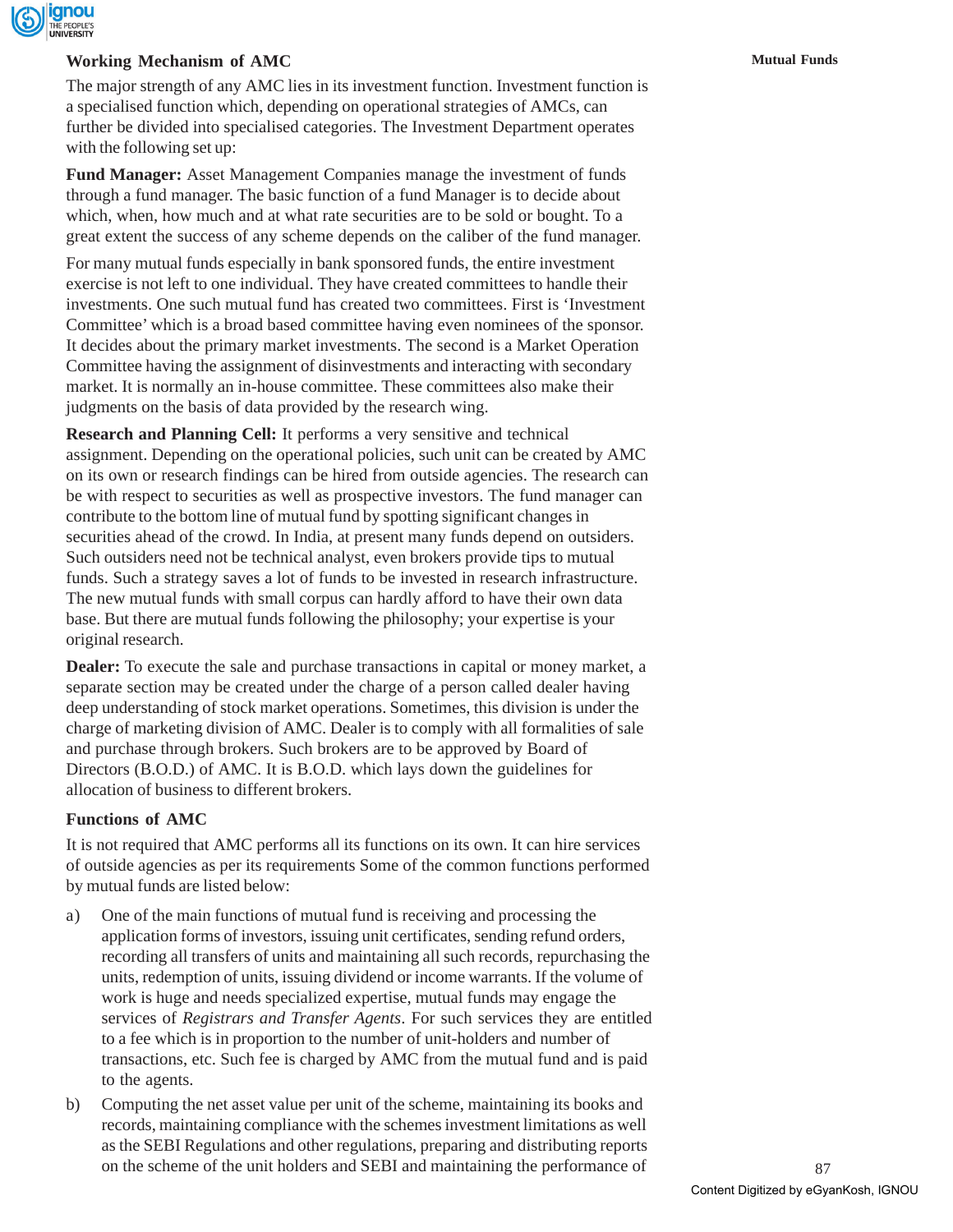gnou

**Fee Based Services** mutual funds custodians, recording all accounting transactions maintaining their records etc. is another group of activities under taken which can be termed as *Fund Accounting.* Again depending on the size of the fund, its age and number of expected transactions *Fund Accounting* may be assigned to specialised agencies. In India, in the absence of rigorous accounting norms, this service hardly availed of outsiders but in times to come outside agencies will be required.

- c) Activities of intermediaries such as advertising agency, printers, collection centres and marketing of the services are to be coordinated. Mutual funds as per their judgment instead of performing these activities generally engage *Lead Managers* . They get fees on the basis of funds mobilised. They are normally engaged by AMCs for extensive campaign about the scheme to attract the investors. They are also called marketing associates. Outside agencies engaged for such assignment have to comply with the advertising code specified by SEBI for MFs. They assist AMC to approach potential investors through meetings, exhibitions, contacts, advertising, publicity, sales promotion etc.
- d) AMCs have to design their investment strategies on a continuous basis. If they can not cope up with workload, *Investment Advisors* may be appointed by AMC. Investment advisors analyse the market and provide advice to the AMC as and when required. For their professional advice on funds investment, they are entitled to receive compensation normally based on the average weekly value of the funds net assets. Majority of Indian Mutual Funds have their own market analysts who design their investment strategies.
- e) A lot of legal exercise is undertaken during the planning and execution of different schemes. A group of advocates and solicitors may be appointed as legal advisors. Their fee is in no way associated with net assets of the fund but actual fee is paid to them as decided. Assets Management Company is also required to have an auditor, who is not an auditor of the mutual fund, to undertake independent inspection and verification of its accounting activities.

#### **Activity 2**

- a) Get hold of offer document of any mutual fund scheme and study:
	- i) Features of its AMC.

|    | ii) Its Custodian Service Agreement.                                          |
|----|-------------------------------------------------------------------------------|
|    |                                                                               |
|    |                                                                               |
|    |                                                                               |
|    | iii) Duties of its Trustees.                                                  |
|    |                                                                               |
|    |                                                                               |
|    |                                                                               |
| b) | Collect offer documents of five mutual funds and list their sponsors, trusts, |
|    | AMCs and Custodians.                                                          |
|    |                                                                               |
|    |                                                                               |
|    |                                                                               |
|    |                                                                               |

Content Digitized by eGyanKosh, IGNOU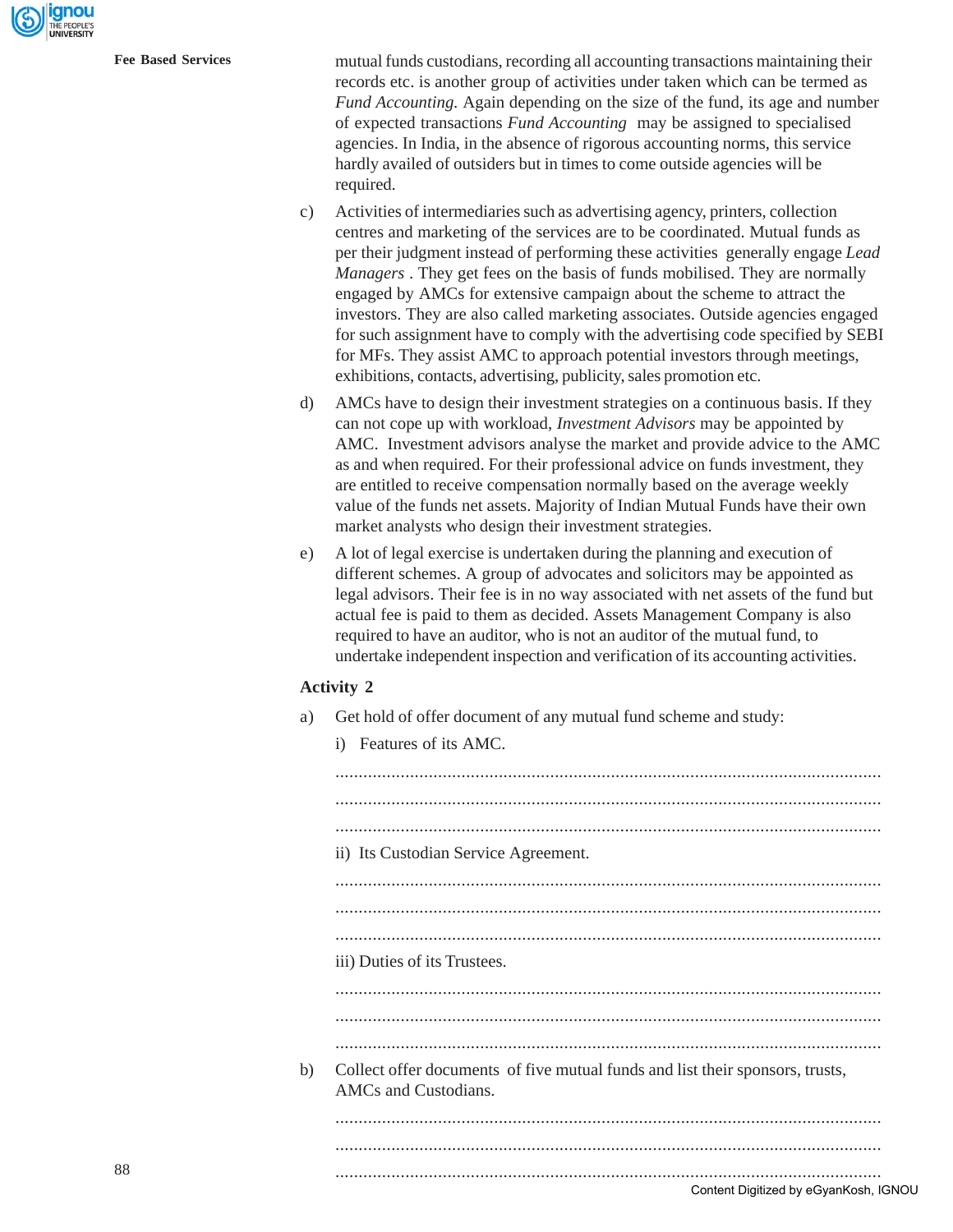

# **13.6 MANAGING A MUTUAL FUND** Mutual Funds

An insight into the management of a mutual fund scheme can be had from Chart 13.1 which identifies broad activities involved in launching and managing a scheme. It is not a conclusive list of activities but highlights the major activities. Moreover, the sequence of the activities is not perfect since many of the activities may be performed simultaneously. Depending on the strategies some of the specified activities may be performed by some outside agencies. AMCs can have different sections to perform a separate set of specified activities. Different sections can be General Administration, Accounts, Investment, Marketing, Research and Secretarial. On the basis of activities in Chart 13.1 an AMC may evolve 'Pre-Issue department and Post-Issue department besides a General Administration department'.

#### **Chart 13.1: Synoptic View of Activities in Launching and Managing a MF Scheme**

#### **Pre-Issue**

*General Administration:*Designing scheme features by planning department in consultation with marketing department.

Getting clearance from the Board of Trustees.

Follow-up with SEBI .

Opening of new accounts and separate books of accounts for each scheme.

Appointment of Registrar to the scheme, custodian and collecting bankers/centers

#### *Marketing:*

Evolve marketing strategies and engaging services of advertising agencies.

Printing of required stationery, offer documents and application forms, etc.

Advertisement campaign is launched.

Distribution of offer document and application.

Printing of unit certificates, allotment letters, etc. and sending these to Registrar to the issue.

Opening of schemes and collection by centres.

Collections received by Head Office along with application forms which are passed on to the Registrar to the Issue.

#### **Post-Issue**

#### *Secretarial:*

Application for listing, if necessary

Registrar prepares the records and sends allotment letters and or unit certificates to investors

Sending relevant records to investor centres

Payments of commission to agencies engaged

Settling customers complaints

Regular disclosures made at desired intervals

#### *Investment:*

Operating a Scheme

Short-term call-money market investments starts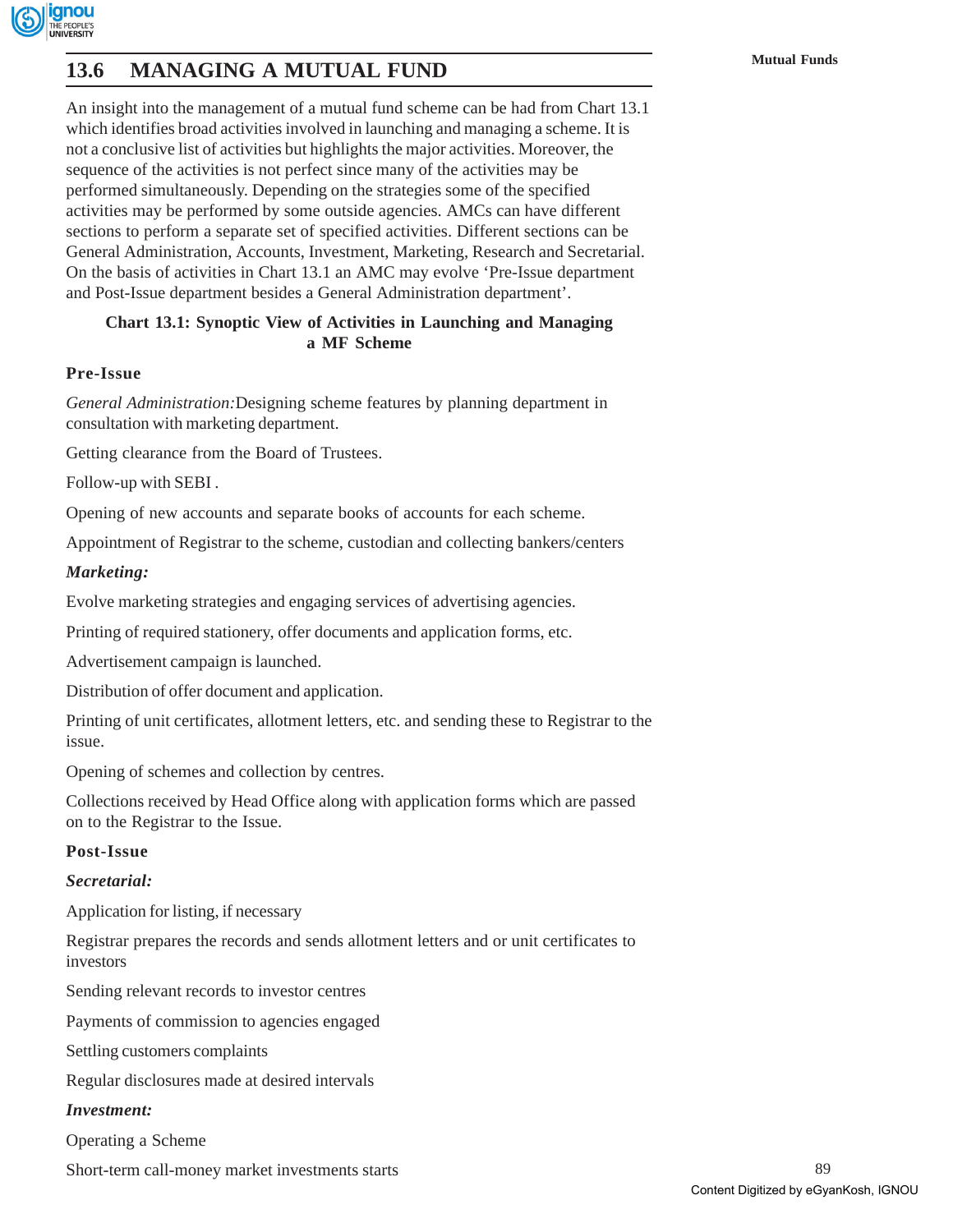

**Fee Based Services** Order for procuring investment from market by Investment Department as per investment plans

> Payments released by Accounts department from respective accounts for investments made

Delivery of investment documents to the custodians.

Sale of investments and payments received

Reconciliation of investments as per the books and as per the physical documents with custodians .

Subsequent sale and purchase of units. (only in open ended scheme)

Receiving incomes e.g. profits on sale of investments, dividends, interest, underwriting commission, etc. from companies.

#### *Accounts***:**

Compilation of expenses for operating the scheme

Final accounts prepared by Accounts Department

Proposal for dividend prepared by Accounts Department in consultation with department engaged in business development and marketing

Approval of dividend by Board of Trustees

Final Accounts audited and adopted

Dividend warrants sent to Unit Holders'

Post-issue process continues for open-ended schemes'

## **13.7 PORTFOLIO MANAGEMENT PROCESS**

Portfolio management involves four steps:

- a) setting investment goal of scheme;
- b) identification of specific securities;
- c) portfolio designing; and
- d) revising the portfolio.

a) **Setting Investment Goal of Scheme:** The ultimate goal of a mutual fund scheme is to serve the investor in the best possible way. Thus, to set up its investment goals a mutual fund has to study its investors' perception and requirements. One class of investor may like to take higher risks and the other class of investors want to play safe with an eye on appreciation too. The mutual fund manager has to evolve a portfolio and set investment goals through a process of compromising in a way which satisfies majority of clients which the scheme aims at. It is impossible for mutual funds to perfectly match the objectives of its portfolio design to the expectation and risk-taking capacities of each and every individual. That is why in such situation comparatively bigger investors go in for portfolio managers instead of mutual funds. This is one reason why mutual funds are said to be friendly with medium and small investors.

b) **Identifying Specific Securities:** Once the goal of a scheme is clearly spelled out, the fund manager has to involve himself in security analysis to identify securities which can be combined to meet the goal requirements. For each security, risk and return characteristics are evaluated in broader perspective. In this process some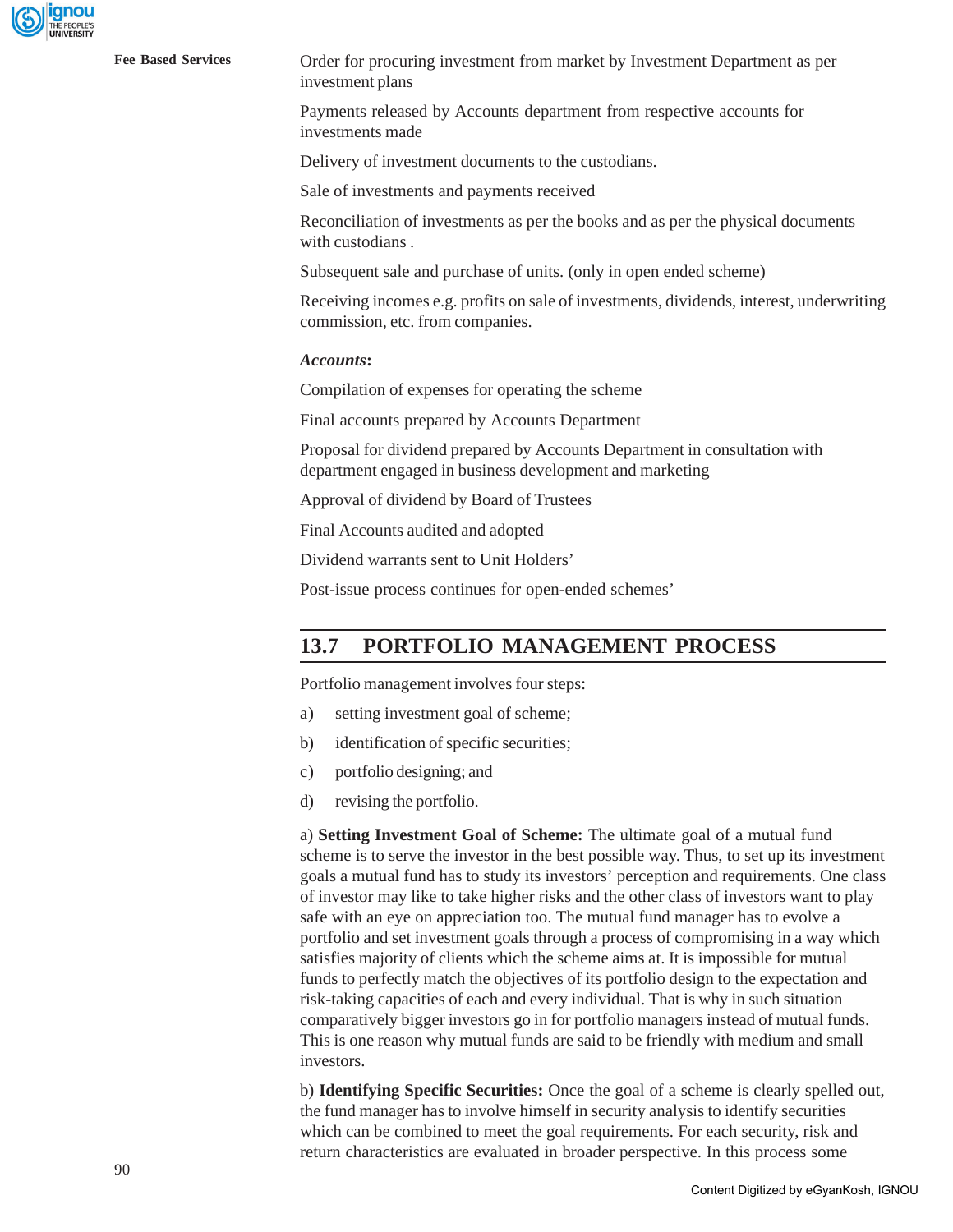

times, the fund manager or advisor first analyses each industry and then identifies **Mutual Funds** specific scrips in specific industry. In practice, it is impossible for a fund manager to evaluate each and every security. Therefore, they may restrict their analysis exercise to those securities which prima facie have a good chance of being included in the final portfolio.

c) **Portfolio Designing:** For no two schemes same investment portfolio can be followed. So far as the broad portfolio mix is concerned it is specified by the fund manager while launching a scheme. But more important is the mix to be given shape practically, with shares, debentures etc. to be bought, how much and when are some of the very crucial questions to be answered. To answer these questions. fund managers have to do a lot of research. Gathering reliable and dependable information is significant. Market participants that do nothing to enhance their knowledge of financial conditions and prospects of firms are certainly to be on the unprofitable side of trade vis-à-vis participants that update their information regularly. It is on the basis of this information they can chalk out their long-term and short-term investment strategies. Building the portfolio follows the identification of specific securities. A fund manager tries to create a well-diversified portfolio of securities to reduce significantly unsystematic risk. His effort is to associate expected returns on individual security and portfolio as a whole with market or systematic risk.

To maintain liquid resources in the scheme a part of the scheme corpus is invested in money market instruments. Daily surplus cash resources are earmarked after setting aside money for expenses and primary/secondary market purchases. These can be deployed in one market. Surplus which may not be required overnight are invested in other instruments like government securities, commercial papers, certificates of deposits, treasury bills etc.

Mutual funds in India are to some extent regulated even for building their portfolio. MFs can invest only in rated debt instruments. They cannot invest in unlisted securities. No mutual fund should own more than 10 per cent of any company's paid up capital carrying voting rights. Every scheme is permitted to invest in other schemes of the same MF but not exceeding 5 per cent of net asset value. Investment can be made only in transferable securities in money market or capital market. Till end 1997 Indian mutual funds were permitted to invest only in Indian markets but after RBI's green signal now mutual funds have been permitted to invest in foreign markets up to a prescribed limit without any prior permission.

d) **Reviewing the Portfolio:** Once build up, portfolio may not be continued for all times to come since the risk return characteristics of all securities go on changing with time. In a dynamic investment world it is somewhat natural that once designed portfolio may not perform as desired. Further, new securities may be introduced in the market and old one may be shunted out. Thus, to stick to a portfolio by mutual fund is not desirable. To maximise the return on investment, all possible favourable opportunities are to be availed thus a turnover in the portfolio is a must. What should be the turnover is a difficult question to answer. In an income-oriented scheme. turnover may be lesser as compared to growth oriented scheme. Depending- on the perception of the investment committee or fund manager, a part of portfolio is fixed and remaining is used for trading. Whether the fund manager reviews the portfolio mix in routine or due to external factors, every time a fresh risk-return exercise is undertaken for the whole portfolio to evaluate the desirability of the mix.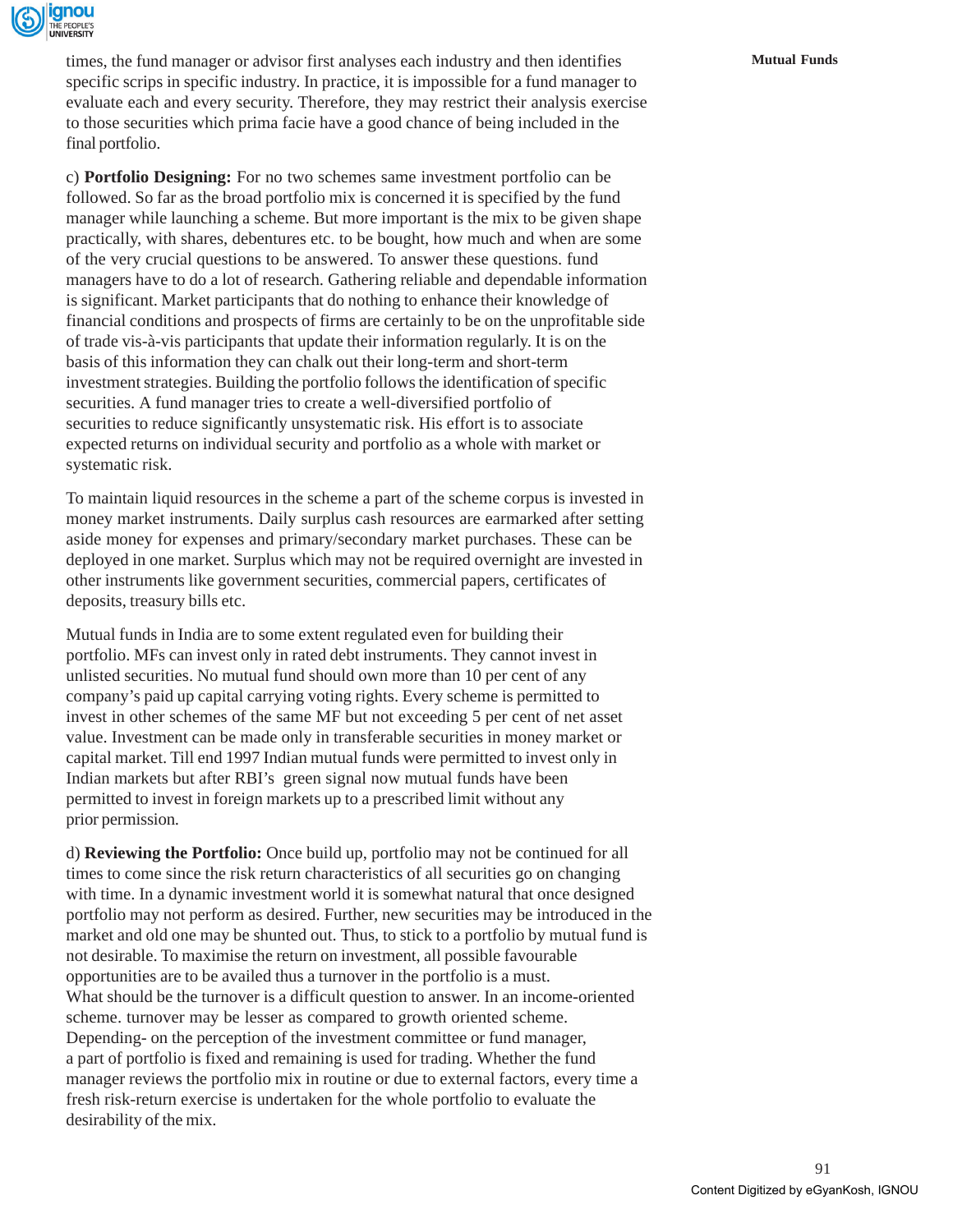

1) Consult office of any mutual fund or agents of mutual fund and enquire about portfolio management practices of different mutual funds.

..................................................................................................................... .....................................................................................................................

2) Collect application forms for any five schemes and study their investment goals.

..................................................................................................................... .....................................................................................................................

.....................................................................................................................

3) Compare investment portfolio of four growth schemes.

..................................................................................................................... ..................................................................................................................... .....................................................................................................................

# **13.8 OPERATIONAL EFFICIENCY OF MUTUAL FUNDS**

Performance of a mutual fund should be measured against its stated objectives. If the fund's goal is to produce maximum current income, it will be the main factor for evaluation. If the objective is obtaining capital gains without emphasis on dividend income, then this will be the important factor to be measured. Traditionally, . the performance of a mutual fund is measured in India by summing the effect of two different things (1) changes in the net asset value(NAV) or market value, and (2) the amount of income dividends paid. This information is usually provided annually as an index of performance. This index may be compared to stock averages, or to an index of performance of other mutual funds. The periodic disclosures, annual reports and the prospectus of the mutual funds provide performance information in varying degrees of detail. Let us discuss some such parameters:

#### **Net Asset Value (NAV)**

NAV of a scheme indicates the intrinsic value of a unit under the scheme. It is the value which the unit holder can hope to get, if the scheme is wound up at the moment and all assets and liabilities are liquidated.

NAV per unit  $= (a - b) /c$ 

Where:

a is total market value of investment portfolio, total written down value of fixed assets and the cost value of other current assets.

b is Current liabilities

c is Number of outstanding units in that scheme.

NAV depends upon the valuation of the portfolio of the mutual fund. Higher valuation inflates NAV and under valuation lowers the NAV. NAV is relevant in the context of a particular date. Mutual funds in past have been playing with NAV figure favouring one set of investors and putting others at loss just by virtue of valuation practices. Thus, valuation criterion of the investment portfolio has been spelled out by SEBI in 1996 regulations **(***See Annexure 1***).** NAV is to be calculated every day for open ended scheme and at least once a week for close ended scheme.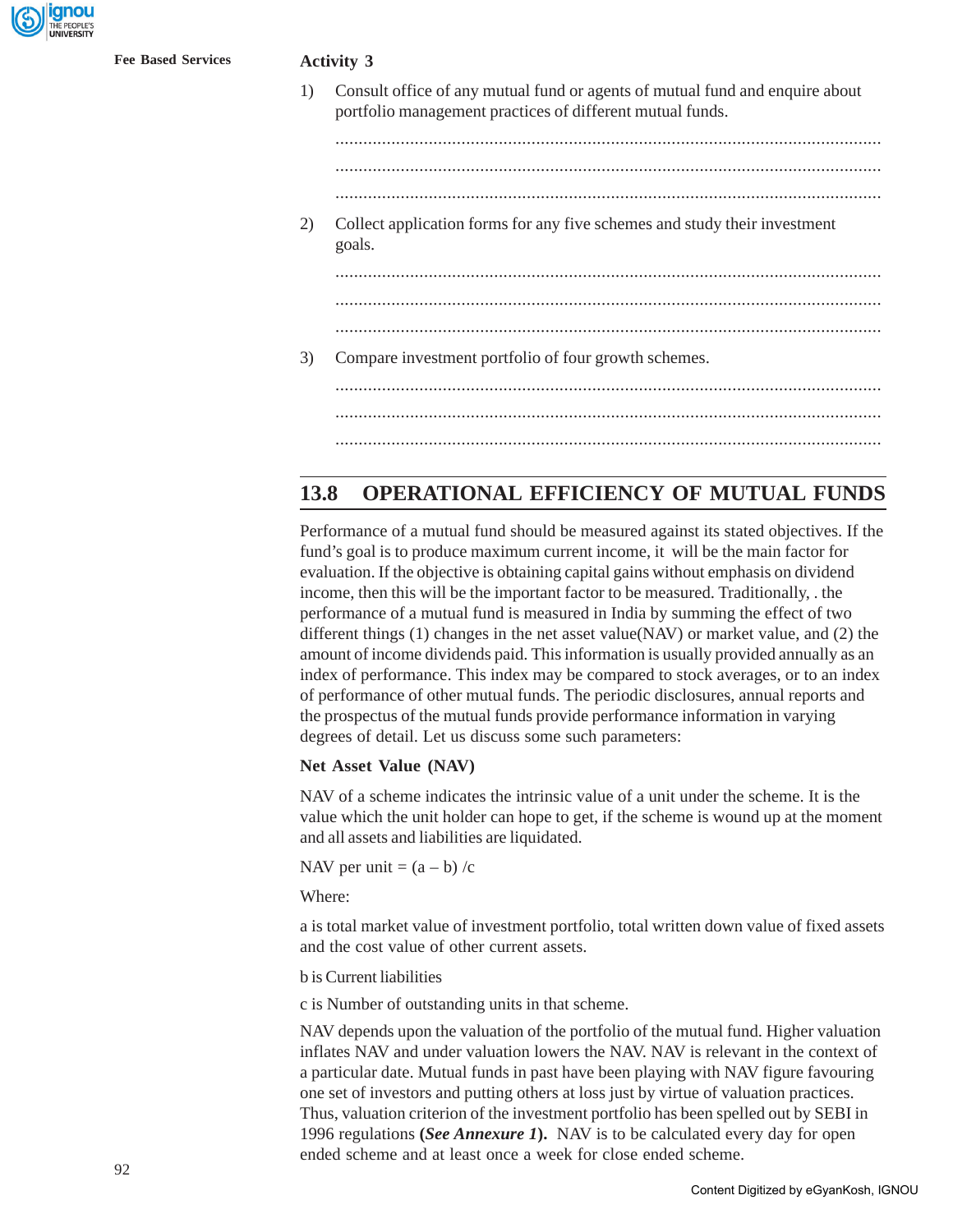

Initial expenses incurred by a scheme is referred to as load of the scheme. If a scheme bears this load it is known as load scheme. It has been mentioned earlier SEBI permits every scheme to write off a maximum of 6 per cent of its corpus as initial expenses thus load can be up to 6 per cent only. On account of this load (say whole 6 per cent is load) Rs. 100 invested in a scheme give Rs. 94 to the fund manager to invest. As a result mutual fund units generally quote below par on listing. In a no load scheme this load is borne by the AMC and is not charged to the scheme. Thus, the entire amount mobilised gets invested in the scheme and is reflected in higher NAV. Hence 'no-load' schemes are gaining popularity.

#### **Disclosures**

Operational efficiency can also be disclosed through half yearly results and annual report. SEBI has spelled out for mutual funds the formats of Annual Report, Halfyearly financial results Report, Balance Sheet, Revenue Account (You may consult the Regulations). Distribution of annual reports of Scheme is obligatory. MFs are to disclose their portfolio to increase transparency in their operations. Investors are disclosed historical per unit statistics for three years by MFs. Facts regarding gross income per unit, per unit ratio of expenses to average net asset by percentage, per unit gross income to average net asset by percentage, etc., are also to be disclosed as desired by SEBI.

#### **Returns**

Mutual funds primarily serve the investors by providing returns on the investment by the latter. Returns are earned in form of (a) appreciation in value of investments made by mutual funds and (b) dividend or interest received on the investment made. Such returns of mutual funds are subject to expenses incurred, by them. SEBI, to protect interest of investors, desires through its regulations that such expenses incurred should be reasonable. These expenses can be trusteeship fee, management fee, administrative expenses, fund accounting fee, custodian fee, initial charges, etc.

SEBI has laid down limits on certain specific expenses and besides that an over all limit on expenses are fixed. AMC can charge management fee up to 1.25 per cent of weekly average net asset if such assets are up to Rs. 100 crore in a year and one per cent if these assets exceed Rs. 100 crore. This limit is increased up to additional one per cent if AMC is managing a no load scheme. Further, AMC cannot charge from mutual fund initial expenses of launching a scheme exceeding 6 per cent. SEBI, still further requires that over all expenses excluding expenses of issue or redemption shall not exceed 2.5 per cent on first Rs. 100 crore of average weekly net assets, 2.25 per cent on next Rs. 300 crores, 2 per cent on next Rs. 300 crores and 1.75 per cent on balance of the assets.

All these limits prescribed by SEBI are the maximum that a mutual funds can charge but practice in India had been that they charge these as such assuming these to be the minimum limit. When investors are not provided sufficient returns, they blame AMC for charging fee and expenses irrespective of returns to them. But one should not forget that if AMC continues to charge maximum permissible fee without providing reasonable returns to investors, investors may not subscribe to their schemes in future. SEBI has permitted MFs to assure returns to investors provided AMC stands guarantee to it on its own or its sponsor.

A common way of measuring the performance of a mutual fund management is by comparing the yields of the mutual fund, i.e. the managed portfolio, with the market or with a random portfolio. The portfolio yield is also calculated like the holding period yield where; NAVx is net asset value per share at the end of year x ,Dx is the total of all distributions per unit during the year x and NAVx-1 is net asset value per share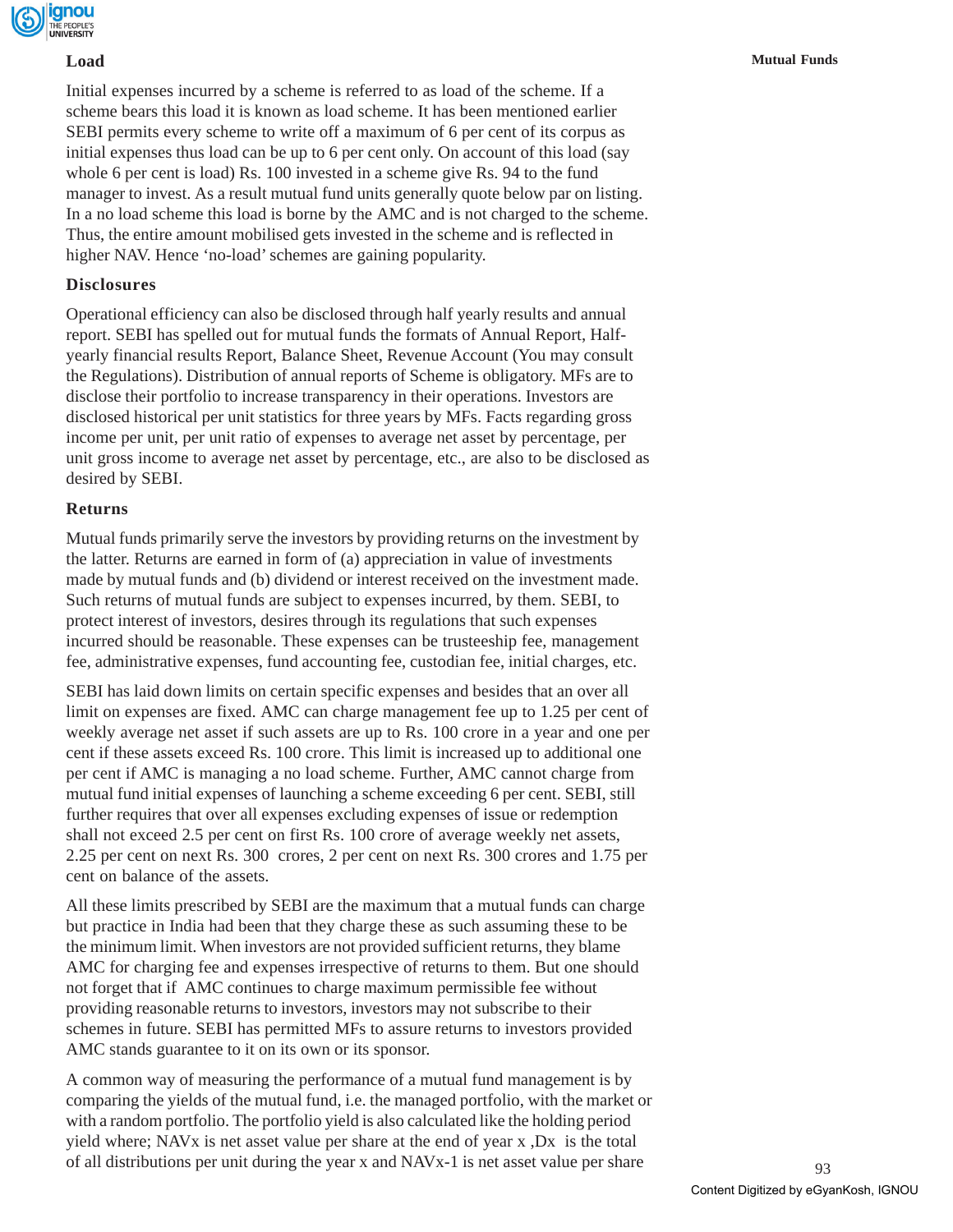

**Fee Based Services** at the end of the previous year, then the portfolio yield is :

 $(NAV + Dx) -1$ 

$$
NAV \times 1
$$

For instance, if NAV  $\times$  isRs. 110/- Dx is Rs. 15, and NAV  $\times$  -1 is Rs. 100.

the yield will be:  $110 + 15 - 1 = 25\%$ 100

The so calculated yields of the mutual fund portfolio and unmanaged portfolio are then compared. The one which has the higher yield will be deemed to be the better managed portfolio.

Generally, the average investment returns increase as risk increases. Equities yield more than the bonds as they are riskier. Because of this, mutual funds with portfolios of equities should yield more than portfolios of bonds. Portfolio risk may be measured by the average beta and alpha of the portfolio. The recent trend in the measurement' of mutual fund performance is towards risk adjusted performance.

While measuring the efficiency and reliability of a mutual fund's performance several models were conceived considering both risk and return. In some models characteristic regression lines of the portfolios are estimated with equations. Dr Michael C. Jensen modified the characteristic regression line to make it useful as one parameter of investment performance measure. The basic random variables in Jensen's model are risk premiums. In Jensen's characteristic line, the **alpha** intercept is a regression estimate of the excess returns from a particular asset. This alpha estimates the excess returns averaged over the sample period used to estimate the characteristic line regression.

**Beta** is the beta coefficient arid is an index of systematic risk used for ranking the systematic risk of different assets. Beta measures how much the price of a given security is expected to rise and decline in case of rise or decline in the security market. Alpha measures whether the returns on the security are expected to be better or worse than the average security. Whenever portfolio performance is sought to be measured on a risk adjusted basis portfolio beta and alpha values are calculated. Then, a theoretical portfolio having beta and alpha characteristics close to those of the real portfolio is created. The performance of the real portfolio is compared to the theoretical portfolio. Since the risk characteristics of both are same, if the real portfolio returns exceed those of such theoretical portfolio, it can be assumed that the fund had performed well relative to its risk level.

#### **Activity 4**

a) For any mutual fund scheme collect the following and study their contents: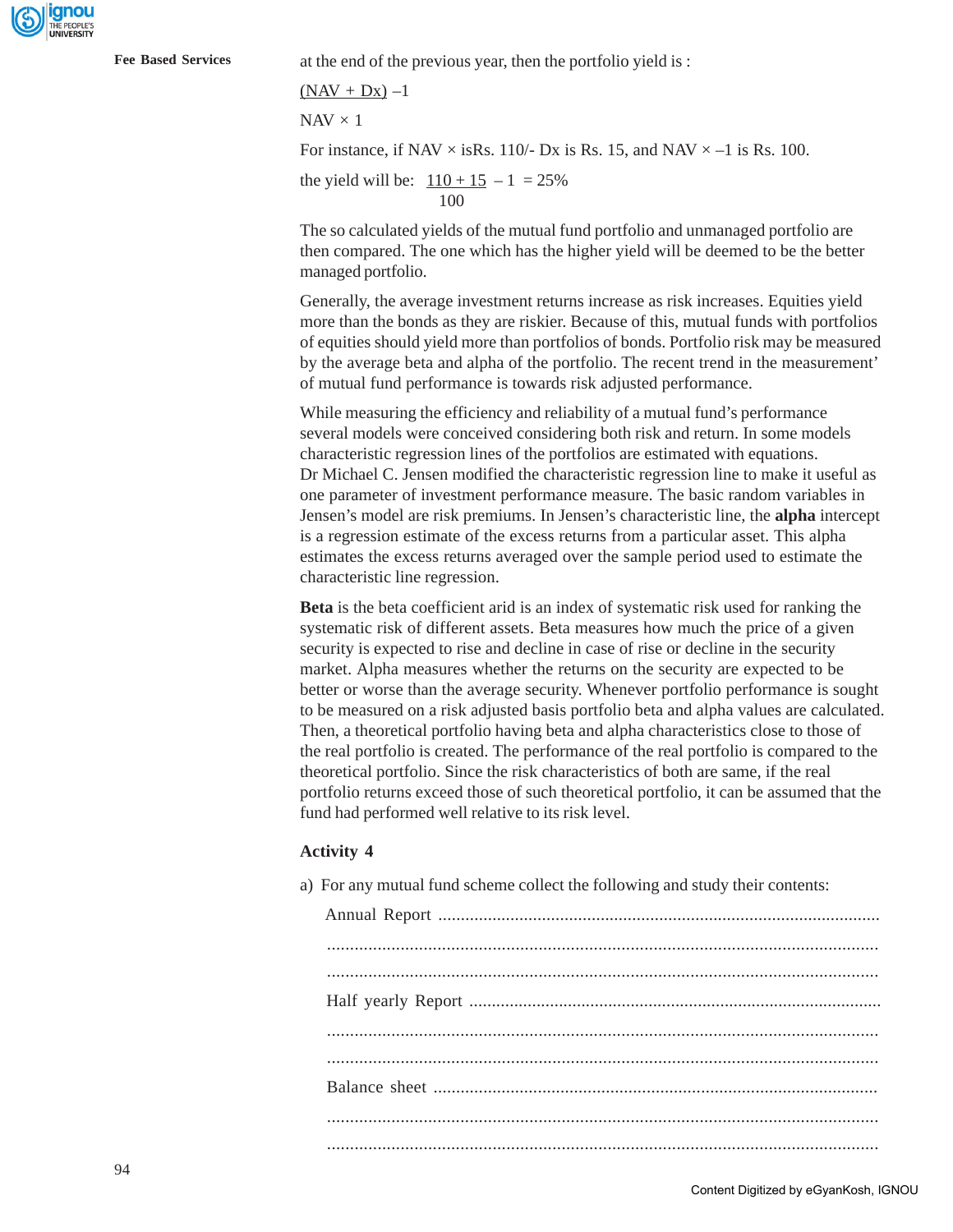

|                                                                                                                                                                                            | <b>Mutual Funds</b> |
|--------------------------------------------------------------------------------------------------------------------------------------------------------------------------------------------|---------------------|
| b) Consulting the financial newspapers, compile NAV of two open -ended schemes<br>over a period of two years at half monthly intervals and comment on their<br>performance over two years. |                     |
|                                                                                                                                                                                            |                     |
| c) Collect application form of any mutual fund scheme and study the contents of<br>Memorandum containing Key Information'                                                                  |                     |
|                                                                                                                                                                                            |                     |
|                                                                                                                                                                                            |                     |

# **13.9 MAKING MUTUAL FUNDS INVESTOR FRIENDLY**

An investor who invests in a mutual fund faces three important types of risks, viz., portfolio risk, organisational risk and management process risk.

The portfolio risk takes place due to inexperience, lack of judgment and far-sightedness of the investment manager. Investors, specially small investors, come to join mutual funds to get benefit of diversification of portfolio. SEBI requires mutual fund to spread the risk by portfolio diversification. For this it has been specified that no mutual fund under all its schemes taken together should invest more than 10 per cent of its funds in the shares or debentures or other securities of a single company and no mutual fund under all its scheme taken together should invest more than 15 per cent of its funds in the shares and debentures of any specific industry, except that a declaration to this effect has been made in the offer letter. For details of restrictions on investments **(***see Annexure 2***)**.

The organisational risk arises due to internal and external reasons associated with the organisation. The prominent among the internal reasons are, frauds committed by employees, theft or misappropriation of investors' funds and uncalled for portfolio manipulation, etc. The organisational risk also arises due to external and uncontrollable factors like a stock market crash sending a shiver down the spines of the investors. Such a situation may render an investment management firm insolvent, making the investors to suffer huge losses. The Securities Exchange Board of India (Mutual Fund) Regulations, 1993 was the first attempt to bring mutual funds under a regulatory framework and to give direction to their functioning. The new guidelines were laid down for authorisation and licensing of mutual funds and each of their schemes. The structure evolved for mutual funds has an attractive feature of arm's length concept to ensure fairness to investors.

The management process risk emanates from errors in the execution of transactions, delays in settlements and losses due to counter party default or speculation. To save investors from speculation, Mutual fund has to take delivery in the case of purchase and give delivery in the case of scrips sold and in no case shall engage in any speculation in the form of short selling, carry forward transactions or badla finance. The scrips purchased shall be transferred to the funds name and scheme also. To lower down the income of schemes AMCs may charge excessive expenses to the scheme. SEBI has laid down the limits for different expense to protect investors against such practices (*See SEBI Regulations*).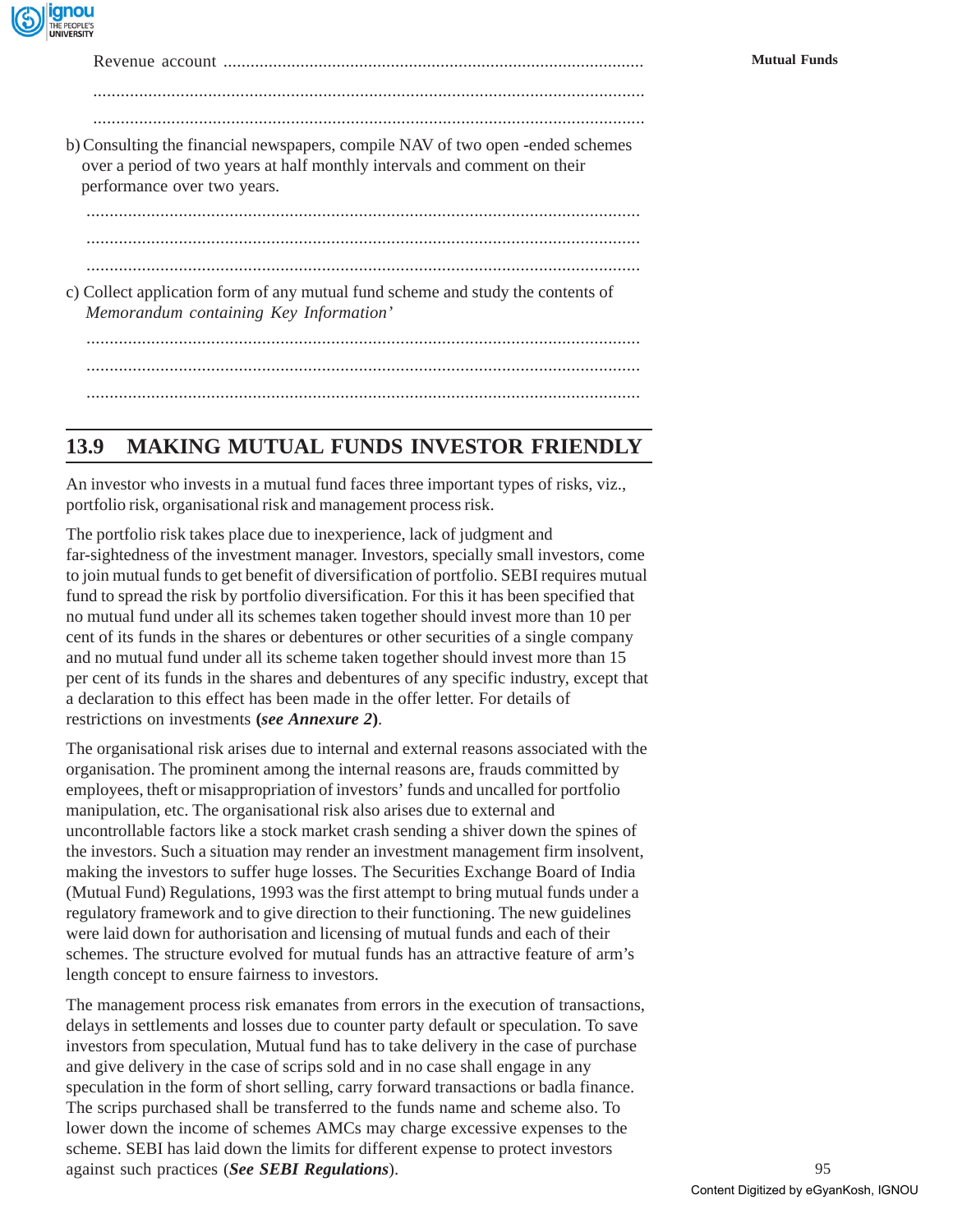**Fee Based Services** When a scheme is launched an *Offer Document* is issued by mutual fund. It provides essential information about the scheme in a way that benefit investors in making decision about subscribing the issue. To ensure that sufficient information is provided in simple language, SEBI has designed a *Standard Offer Document*.

> It prescribes the minimum disclosure requirements to be contained in the offer document of any mutual fund scheme. In addition, an abridged offer document i.e. the memorandum containing key information, which must accompany all scheme application forms in terms of sub regulation (4) of regulation 29 of the Regulations, has been standardised. Both these documents have strengthened the disclosure standards in the offer documents fund schemes, thereby enabling the investors to take informed investment decisions. The standard offer document and memorandum mandate the following disclosures :

- 1 submission of the Due Diligence Certificate by the AMC to the SEBI and reproduction of its contents in the offer document.
- 1 standard as well as scheme specific risk factors.
- <sup>l</sup> in the case of assured return schemes, past history of the mutual fund in meeting assurances under such schemes as well as the resources available to the guarantors on the basis of which guarantee is being provided for the new scheme.
- 1 fundamental attributes of the scheme.
- <sup>l</sup> details of the trustees/members of the Board of Directors of the trustee company/AMC as well as a note on the activities of the sponsor and its financial performance for the last three fiscal year.
- <sup>l</sup> transactions with associates undertaken by the mutual fund for the last three years.
- <sup>l</sup> year-wise disclosure of past performance of all schemes launched during the last three fiscal years on the basis of historical per unit statistics including annualised return for all schemes (excluding redeemed schemes).
- <sup>l</sup> all cases of penalties awarded by an financial regulatory body, any pending material litigation proceedings, criminal cases or economic offence cases and any enquiry/adjudication proceedings under the SEBI Act and the regulations made there under, that are in progress against the sponsor or any of its associates including the AMC/Trustee Company/Board of Trustees or any of the directors or key personnel (specifically the fund managers) of the AMC. ( For details see SEBI Regulations for Mutual funds *or* visit internet site of SEBI, http:\\www.sebi.gov). Every investor can ask for its copy.

SEBI has, further, laid down Advertisement Code **(***See Annexure 3***)** so that advertisement should be truthful, fair and clear. Target is that investors are not mislead and are protected against false promises.

SEBI has ensured safeguard measures for investors. More and more transparency is desired. Unit Certificates are to be issued to investors with in six weeks from the date of closure of subscription list. SEBI desires that if some units are submitted for transfer, such transfer is to be executed with in 30 days. Dividend warrants against the scheme are to be dispatched with in 42 days of the declaration of the divided. SEBI also desires that with in 10 working days from date of redemption, repurchase proceeds should be dispatched.

If any substantial changes are made in basic features of a scheme, investors are given full liberty by SEBI to exit the scheme. SEBI has laid down several provisions to enable the investors to take informed decisions, in form of pre-launch and postlaunch disclosure by a mutual fund. SEBI has a right to call for any information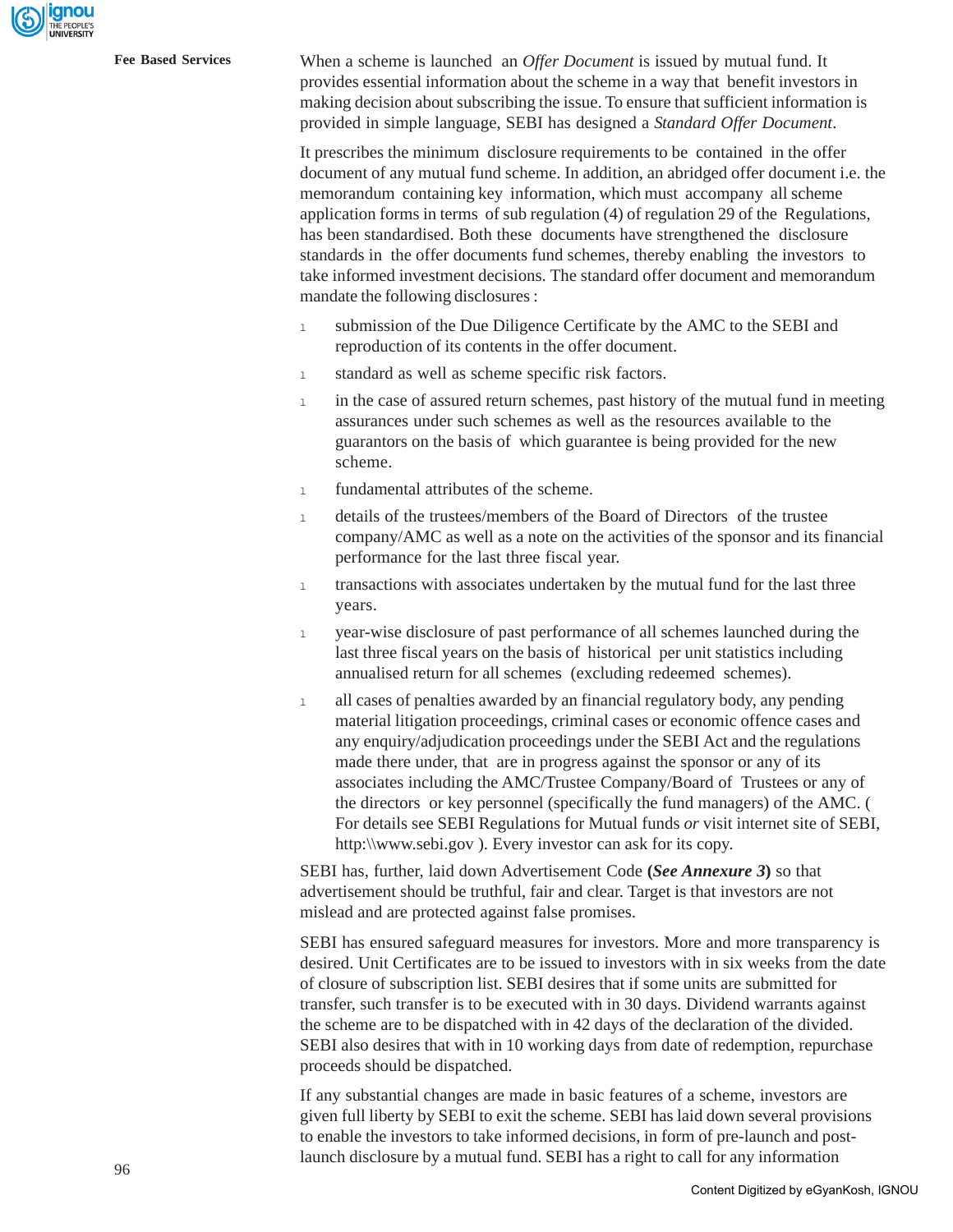

regarding the operation of the mutual funds, any of the scheme of the mutual fund, **Mutual Funds** asset management company, custodian, sponsor or any other person associated with the mutual fund.

SEBI lays down accounting policies to be complied with by mutual funds and the format and contents of the financial statements and other reports. SEBI can impose monetary penalty of different amounts for different types of violations. The violations that invite penalties include violations of terms and conditions pertaining to registration, compliance of listing conditions, dispatch of unit certificates in the manner provided, refund of application money and investment of money collected under a scheme in the manner or within the period prescribed in the regulations etc. SEBI regularly conducts inspections of mutual funds to ensure that their operating policies are not against the interest of investors. SEBI has been putting ban on defaulting AMC to issue new schemes.

A suitable regulatory structure is the one which is backed by legislative action and supported by industry practices. It is because the legislative regulation, as is prevalent in USA, is likely to instill more public confidence as compared to the self-regulation being practiced in UK. Whatever be the structure of statutory regulation, it is always desirable to supplement it with some kind of self regulatory organization (SRO). Association of Mutual Funds in India (AMFI), mutual fund SRO in India, is doing a great job to evolve investor friendly practices in Indian mutual funds. It is undertaking investor awareness programmes. Mutual funds have to revise their product profile, marketing strategy, investment management systems and disclosure practices. They should design innovative schemes not only for the conventional risk averse types of investors but also for the emerging risk taking type of investors.

Agent-oriented network for marketing also needs a change since agents work only for their commission and have no commitment for mutual fund. In this direction AMFI has taken an appreciable step by designing a professional test which all mutual fund agents are to qualify. The investment strategy which is very conservative and committee type of decision making process also need to be reoriented. The opportunities opened by RBI for mutual funds to invest in markets abroad is to be tried in right perspective.They are to attain maturity to be global players.

# **13.10 TECHNOLOGY AND MUTUAL FUNDS IN INDIA**

Mutual Funds world over are getting to be highly engineering process oriented. Technology is helping mutual funds to contain costs and develop new products using artificial intelligence and expert systems. Customer services are improving day by day with introduction of internet connectivity of mutual funds. All processes are faster and more accurate. Computer simulated training is being imparted to employees of mutual funds. UTI is managing its schemes through its network of 72 locations and registrar offices with a WAN based network using a V-sat hub. It is claimed that UTI has a 1:1 ratio of PCs to employees and has begun selectively using interactive-voice response system too. Mutual fund are striving to exploit fully the potential of electronic media. They are using electronic clearing system to directly crediting bank account of their investor with return on their investment. Funds accounting is totally computerized. Concept of call centres is gaining popularity. Investors sitting at their places can track performance of their investment in mutual fund through internet. AMFI has almost made compulsory to provide specified information about scheme and AMCs of respective mutual funds on AMFI website. SEBI gets proposal for new schemes of mutual funds as a soft copy also which is put on SEBI website for the convenience of investors.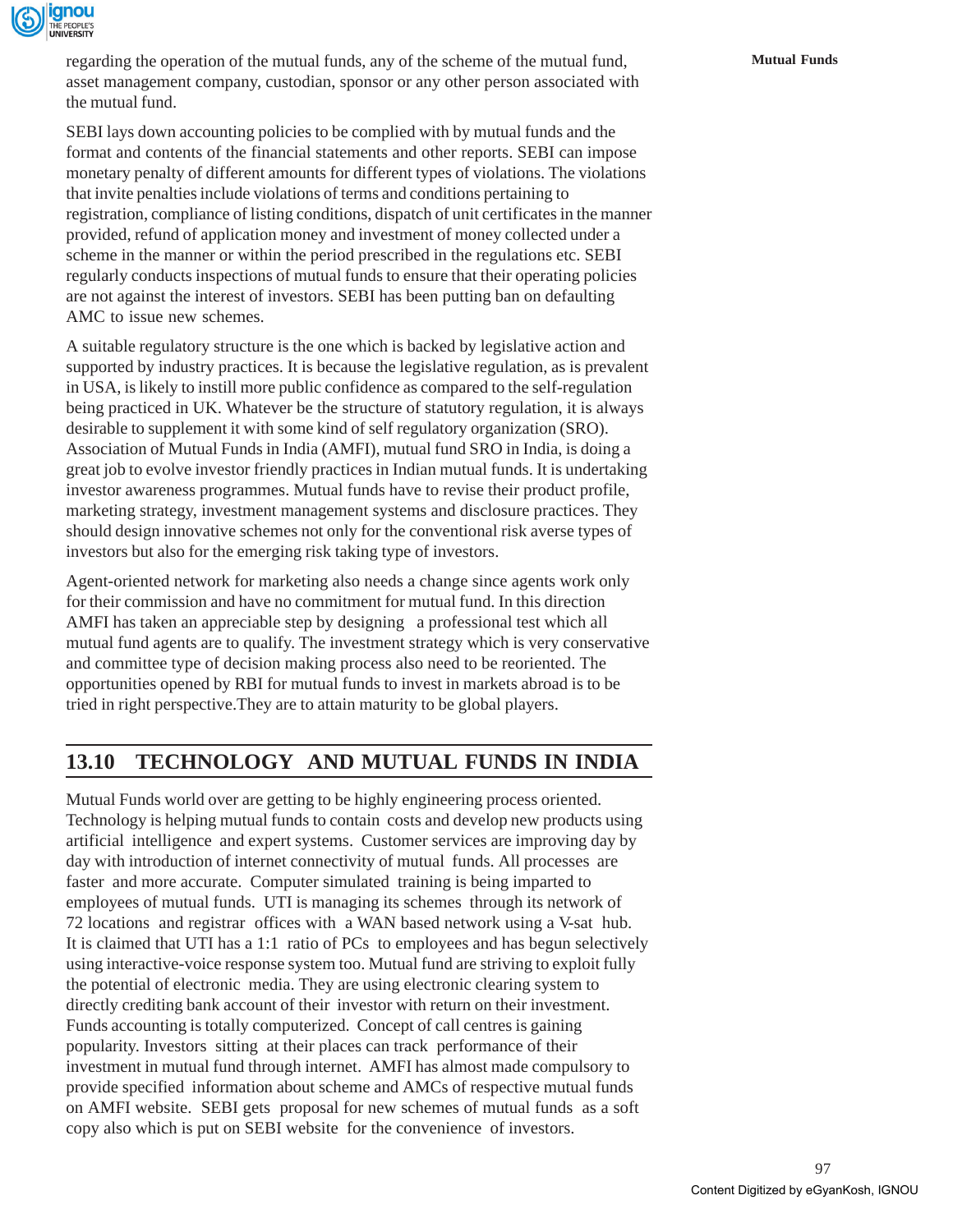# Fee Based Services<br> **13.11 SUMMARY**

The basic purpose of mutual fund is to facilitate the investment process, specially of small investors besides acting as a mobilizing agent. To meet the varied needs of investors, different products/ schemes are offered. At initial stage mutual fund industry took the investors for granted but as investors became disillusioned, mutual funds started mending their ways. Their day-today working is regulated by SEBI regulations which have been revised as and when need was felt to ensure better service and protection to investors. NAV is the basic parameter to comment on efficiency of mutual funds. Primarily mutual funds should strive for better performance as an institutional investor as compared to performance what one average individual can attain. Efforts should be made by them to minimise the operating expenses to maximise the returns. Governance of mutual funds is a continuous challenge for the industry and AMFI.

# **13.12 KEY WORDS**

**AMC :** An agency which evolve policies for investments and disinvestment of the corpus of schemes of a mutual fund.

**Closed End Scheme:** A scheme which terminates after a specific period.

**Corpus:** Total funds with a scheme at any time.

**Custodian:** An agency for the handling and safekeeping of funds, cash and securities.

**Fund:** In India fund refers to a mutual fund whereas in U.S.A. fund refers to one scheme. One fund may launch many schemes in India.

**Funds Manager:** An individual or a group of individuals who make sale and purchase of securities for the schemes of a mutual fund.

**Load:** It is the charge levied on those who purchase units of a scheme after the initial issue of the scheme. It can be back-end load or front-end load.

**Mutual funds:** An agency collecting savings. investing them to get better returns and share returns with contributors.

**NAV:** It is the intrinsic value (not face value) of a unit of a scheme.

**Offer Document:** It is a document issued giving required details of a mutual fund scheme.

**Open End Scheme:** A scheme which has no specific time frame for its operation.

Portfolio: A group of securities held together.

# **13.13 SELF ASSESSMENT QUESTIONS/EXERCISES**

- 1) Discuss the features of different types of schemes which a mutual fund normally launches.
- 2) SEBI (MF) Regulations ensured diversification of portfolio. Identify the specific provisions for this and their need.
- 3) 'SEBI (MF) Regulations have made trustees more responsible'. Discuss.
- 4) What provisions do you think are there in SEBI regulations to protect the interest of investors.
- 5) Write a critical note on the growth of mutual funds in India.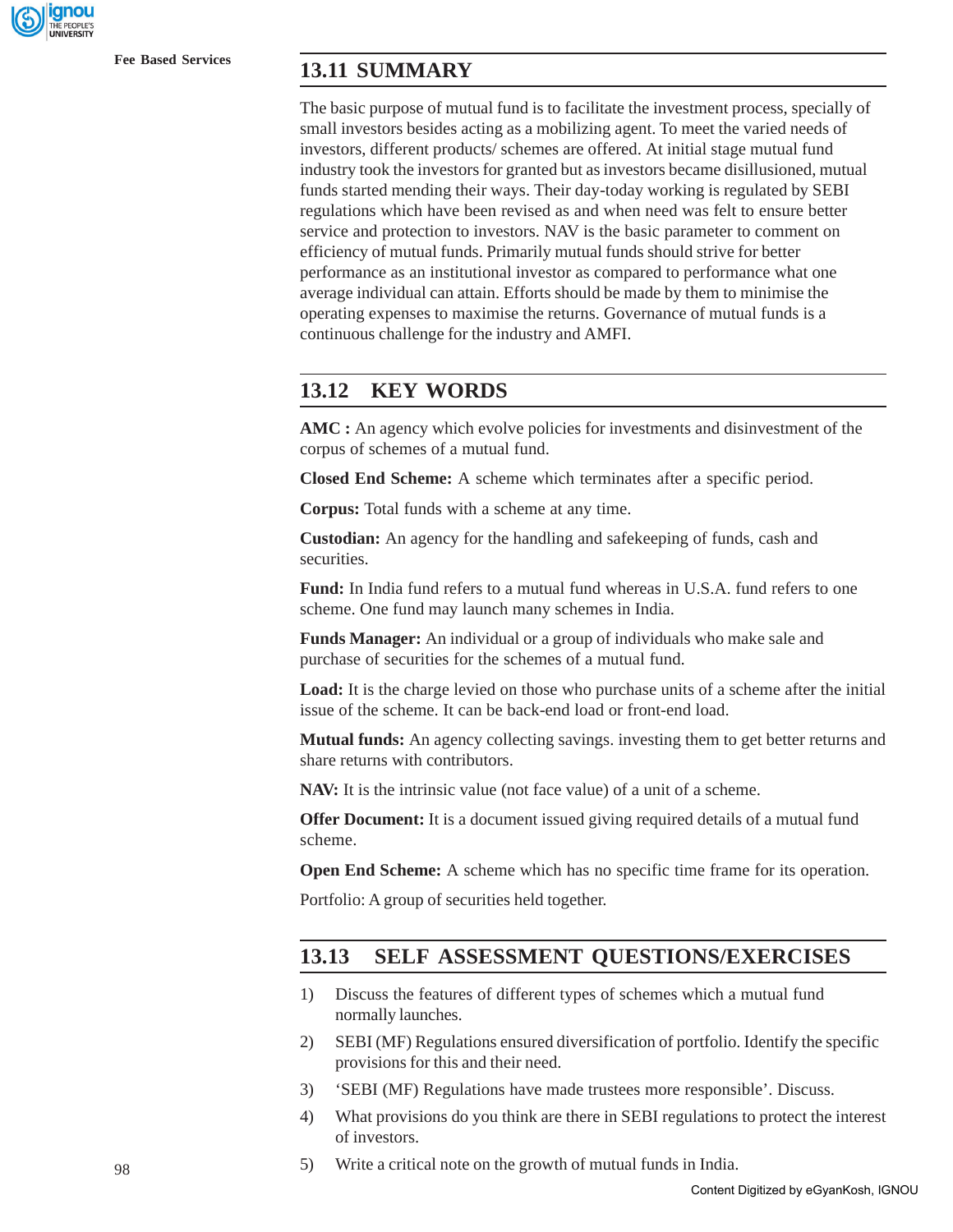

6) Explain: **Mutual Funds**

Net Asset Value

Close-ended Scheme

Asset Management Company

## **13.14 FURTHER READINGS**

Bansal Lalit, K., 1996, '*Mutual Funds, Management and Working*', Deep & Deep Publications, New Delhi. .

Chris Lensen, D., 1994, '*Surviving the Corning Mutual Fund Crises*', Little Brown.

Gupta, L.C., 1993, '*Mutual Funds and Assets Preferences*', Society for capital Market Research, New Delhi.

Rose Joel, 1988, '*Mutual Funds: Traking The Worry out of Investing*', Prentice Hall.

Sadak, H. 1996, '*Mutual Funds in India*', Sage Pubiications. New Delhi.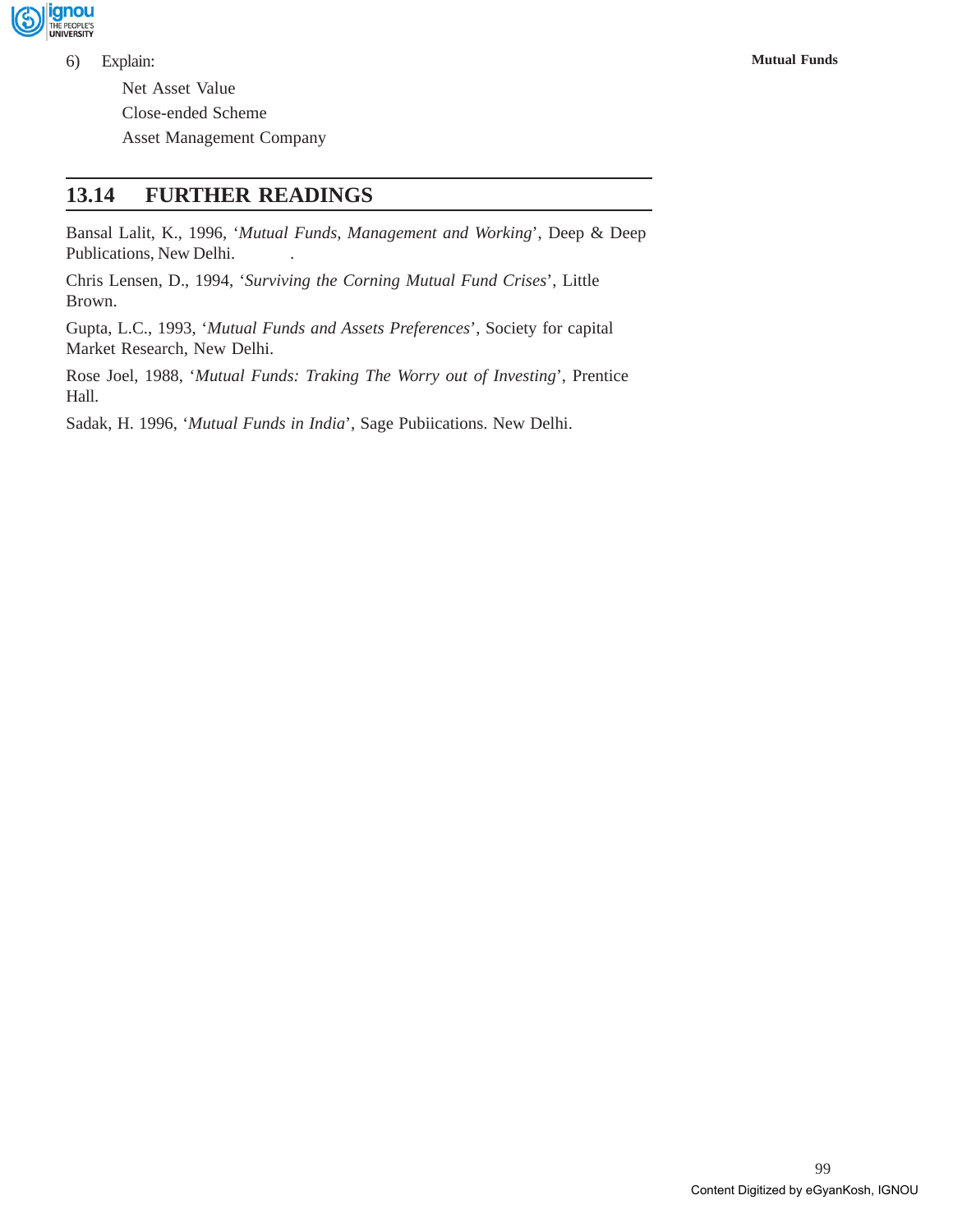#### **INVESTMENT VALUATION NORMS**

EIGHTH SCHEDULE Securities and Exchange Board of India (Mutual Funds) Regulations, 1996.

Mutual Fund shall value its investments according to the following valuation norms:

NAV of a scheme as determined by dividing the net assets of the scheme by the number of outstanding units on the valuation date.

#### 1) **Traded Securities**:

- i) The securities shall be valued at the last quoted closing price on the stock exchange.
- ii) When the securities are traded on more than one recognised stock exchange, the securities shall be valued at the last quoted closing price on the stock exchange where the security is principally traded. It would be left to the asset management company to select the appropriate stock exchange, but the reasons for the selection should be recorded in writing. There should however be no objection for all scrips being valued at the prices quoted on the stock exchange where a majority in value of the investments are principally traded.
- iii) Once a stock exchange has been selected for valuation of a particular security, reasons for change of the exchange shall be recorded in writing by the asset management company.
- iv) When on a particular valuation day, a security has not been traded on the selected stock exchange, the value at which it is traded on another stock exchange may be used.
- v) When a security is not traded on any stock exchange on a particular valuation day, the value at which it was traded on the selected stock exchange or any other stock exchange, as the case may be, on the earliest previous day may be used provided such date is not more than thirty days prior to the valuation date.

#### 2) **'Non-traded Securities'**:

- i) When a security is not traded on any stock exchange for a period of thirty days prior to the valuation date, the scrip must be treated as a 'non-traded' scrip.
- ii) Non-traded securities shall be valued "in-good faith" by the asset management company on the basis of appropriate valuation methods based on the principles approved by the Board of the asset management company. Such decision of the Board must be documented in the Board minutes and the supporting data in respect of each security so valued must be preserved. The methods used to arrive at values "in-good faith" shall be periodically reviewed by the trustees and reported upon by the auditors as "fair and reasonable" in their report on the annual accounts of the fund. For the purpose of valuation of non-traded securities, the following principles should be adopted:
	- a) equity instruments shall generally be valued on the basis of capitalization of earnings solely or in combination with the net asset value. using for the purposes of capitalization, the price or earning ratios of comparable traded securities and with an appropriate discount for lower liquidity;
	- b) debt instruments shall generally be valued on a yield to maturity basis, the capitalization factor being determined for comparable traded securities and with an appropriate discount for lower liquidity;
	- c) while investments in call money, bills purchased under rediscounting scheme and short-term deposits with banks shall be valued at cost plus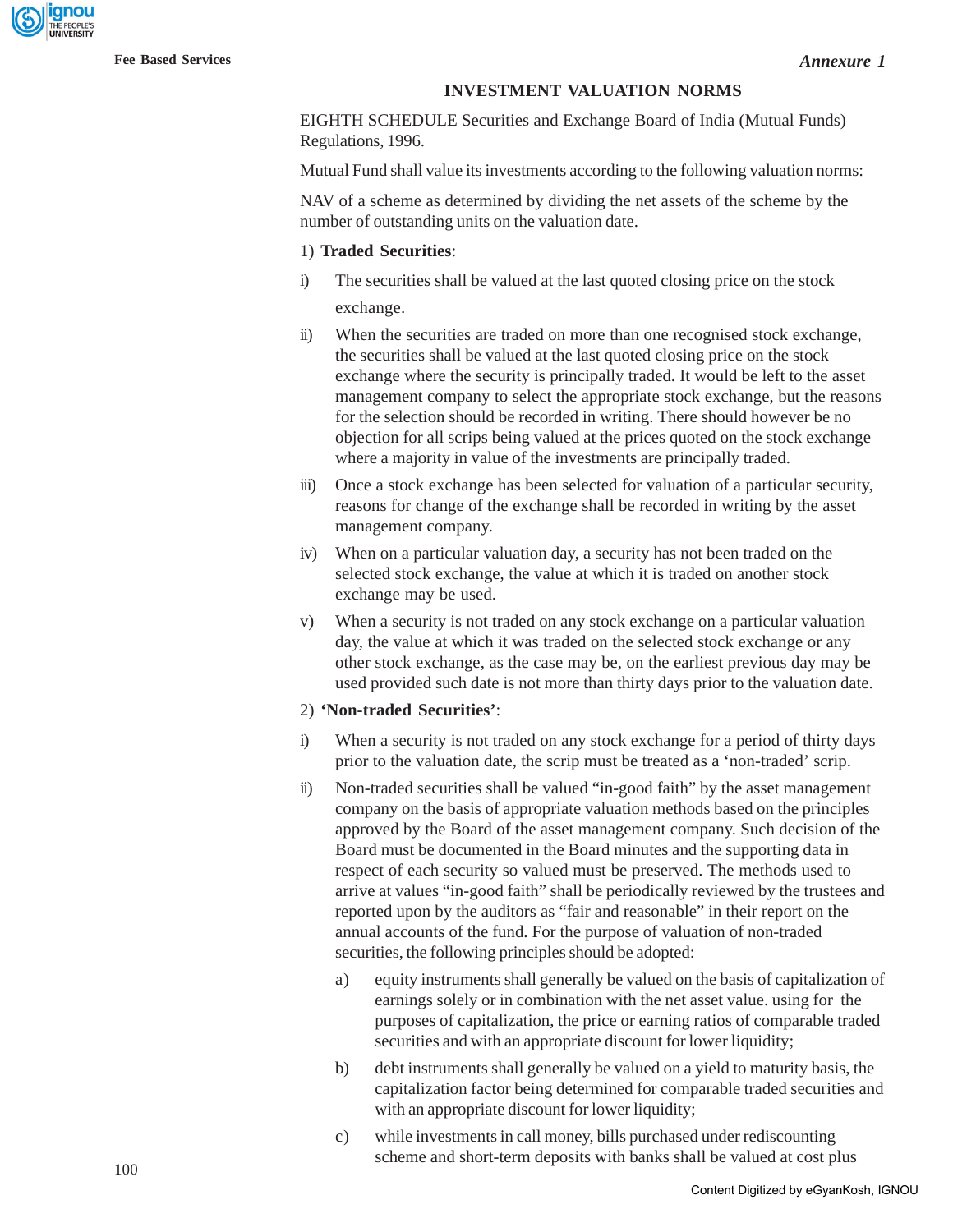

accrual; other money market instruments shall be valued at the yield at **Mutual Funds** which they are currently traded. For this purpose, non-traded instruments, that is, instruments not traded for a period of seven days will be valued at cost plus interest accrued till the beginning of the day plus the difference between the redemption value and the cost spread uniformly over the remaining maturity period of the instruments;

- cc) government securities will be valued at yield to maturity based on the prevailing market rate;
- d) in respect of convertible debentures and bonds, the non-convertible and convertible components shall be valued separately. The non-convertible component should be valued on the same basis as would be applicable to a debt instrument. The convertible component should be valued on the same basis as would be applicable to an equity instrument. If, after conversion 'the resultant equity instrument would be traded *pari-passu* with an existing instrument which is traded, the value of the latter instrument can be adopted after an appropriate discount for the non-tradability of the instrument during the period preceding the conversion. While valuing such instruments, the fact whether the conversion is optional should also be factored in;
- e) in respect of warrants to subscribe for shares attached to instruments, the warrants can be valued at the value of the share which would be obtained on exercise of the warrant as reduced by the amount which would be payable on exercise of the warrant. A discount similar to the discount to be determined in respect of convertible debentures (as referred to in subparagraph (d) above) must be deducted to account for the period which must elapse before the warrant can be exercised;
- f) where instruments have been bought on 'repo' basis, the instrument must be valued at the resale price after deduction of applicable interest up to date of resale. Where an instrument has been sold on a 'repo' basis, adjustment must be made for the difference between the repurchase price (after deduction of applicable interest up to date of repurchase) and the value of the instrument. If the repurchase price exceeds the value, the depreciation must be provided for and if the repurchase price is lower than the value, credit must be taken for the appreciation.
- 3) Until they are traded, the value of the "rights" shares should be calculated as:

 $Vr = n/m$  [Pex – Pof]

#### Where

- $Vr =$ Value of rights
- $n = no$ . of rights offered
- $m = no$ . of original shares held
- $Pex = Ex-rights price$
- Pof = Rights Offer Price

Where the rights are not treated *pari-passu* with the existing shares, suitable adjustment should be made to the value of rights. Where it is decided not to subscribe for the rights but to renounce them and renunciations are being traded, the rights can be valued at the renunciation value.

4) All expenses and incomes accrued up to the valuation date shall be considered for computation of net asset value. For this purpose, while major expenses like management fees and other periodic expenses should be accrued on a day to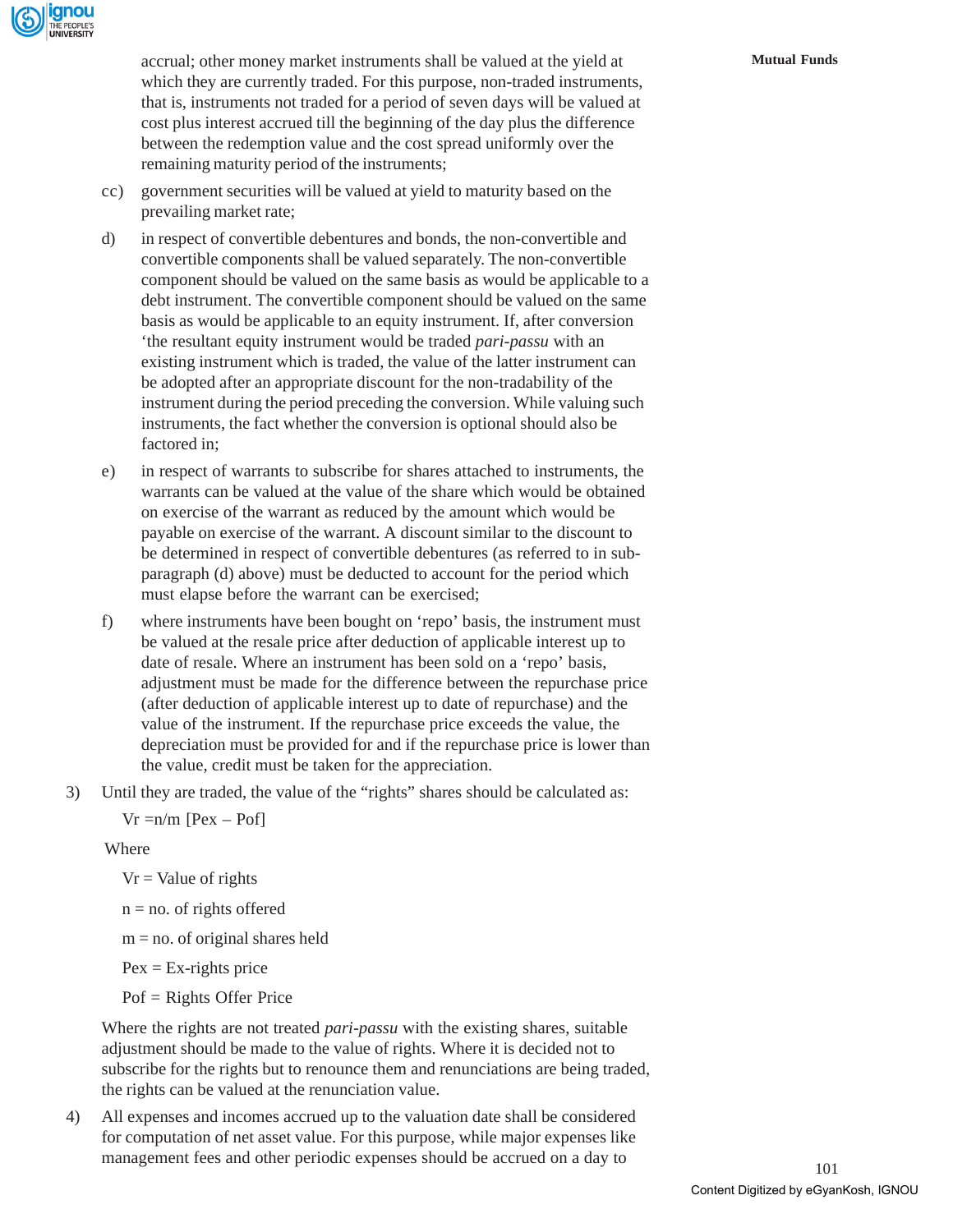

**Fee Based Services** day basis, other minor expenses and income need not be so accrued, provided the non-accrual does not affect the NAV calculations by more than 1 %.

- 5) Any changes in securities and in the number of units be recorded in the books not later than the first valuation date following the date of transaction. If this is not possible given the frequency of the Net Asset Value disclosure, the recording may be delayed up to a period of seven days following the date of the transaction, provided that as a result of the non recording, the Net Asset Value calculations shall not be affected by more than 1%.
- 6) In case the Net Asset Value of a scheme differs by more than I %, due to nonrecording of the transactions, the investors or scheme/s as the case may be, shall be paid the difference in amount as follows:
	- i) If the investors are allotted units at a price higher than Net Asset Value or are given a price lower than Net Asset Value at the time of sale of their units, they shall be paid the difference in amount by the scheme.
	- ii) If the investors are charged lower Net Asset Value at the time of purchase of their units or are given higher Net Asset Value at the time of sale of their units, asset management company shall pay the difference in amount to the scheme. The asset management company may recover the difference from the investors.
- 7.) Thinly traded securities as defined in the guidelines shall be valued in the manner as specified in the guidelines issued by the Board.
- 8) The aggregate value of illiquid securities as defined in the guidelines shall not exceed 15% of the total assets of the scheme and any illiquid securities held above 15% of the total assets shall be valued in the manner as specified in the guidelines issued by Board.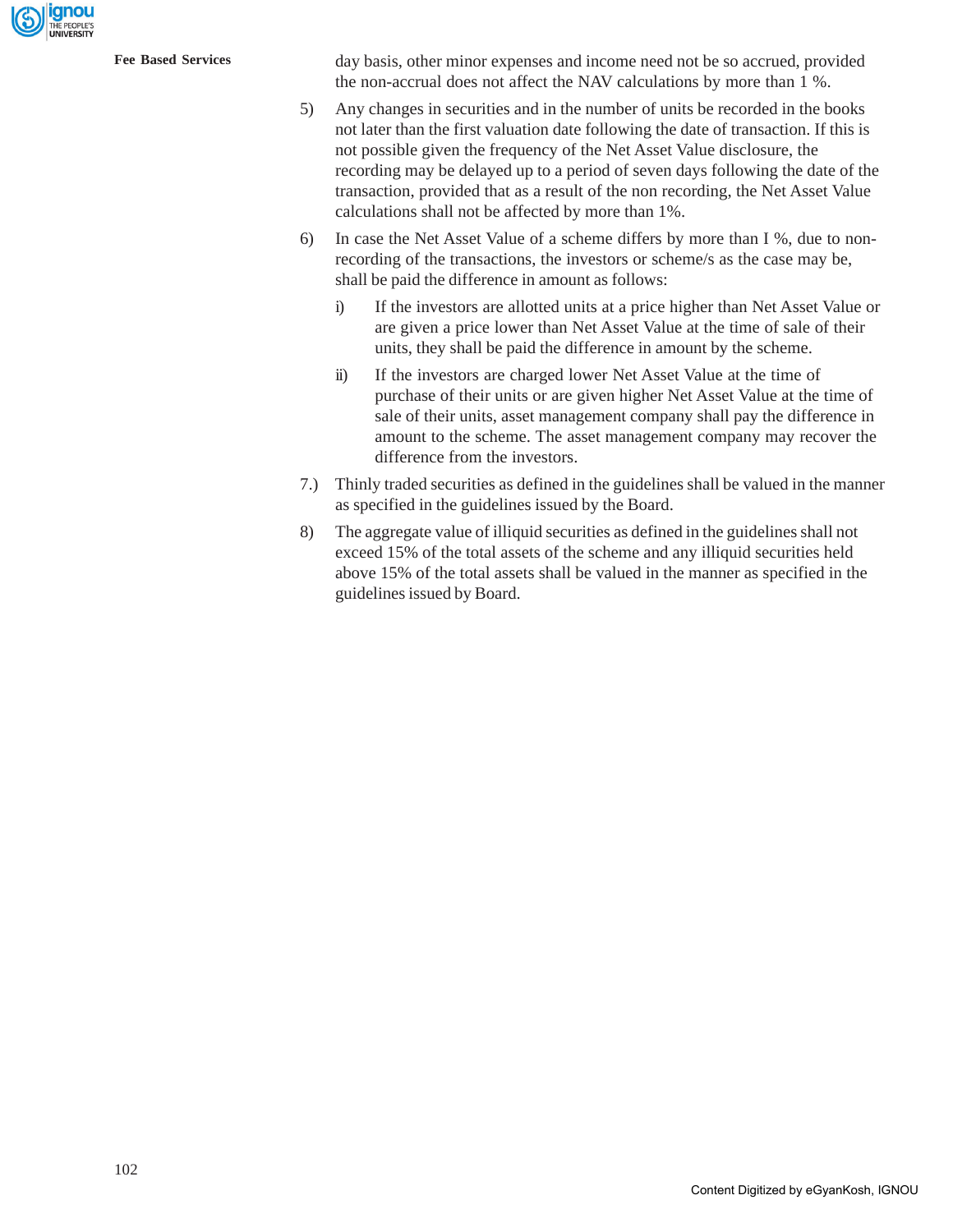

#### **RESTRICTIONS ON INVESTMENTS**

SEVENTH SCHEDULE Securities and Exchange Board of India (Mutual Funds) Regulations, 1996:

1) A mutual fund scheme shall not invest more than 15% of its NAV in debt instruments issued by a single issuer which are rated not below investment grade by a credit rating agency authorised to carry out such activity under the Act. Such investment limit may be extended to 20% of the NA V of the scheme with the prior approval of the Board of Trustees and the Board of asset management company:

Provided that such limit shall not be applicable for investments in government securities and money market instruments:

Provided further that investment within such limit can be made in mortgaged backed securitised debt which are rated not below investment grade by a credit rating agency registered with the Board.

lA) A mutual fund scheme shall not invest more than 10% of its NA V in unrated debt instruments issued by a single issuer and the total investment in such instruments shall not exceed 25% of the NA V of the scheme. All such investments shall be made with the prior approval of the Board of Trustees and the Board of asset management company.

2) No mutual fund under all its schemes should own more than ten per cent of any company's paid up capital carrying voting rights.

3) Transfers of investments from one scheme to another scheme in the same mutual fund shall be allowed only if,

a) such transfers are done at the prevailing market price for quoted instrumentson spot basis.

Explanation.-"Spot basis" shall have same meaning as specified by stock exchange for spot transactions.

b) the securities so transferred shall be in conformity with the investment objective of the scheme to which such transfer has been made.

4) A scheme may invest in another scheme under the same asset management company or any other mutual fund without charging any fees, provided that aggregate inter scheme investment made by all schemes under the same management or in schemes under the management of any other asset management company shall not exceed 5% of the net asset value of the mutual fund.

5) The initial issue expenses in respect of any scheme may not exceed six per cent of the funds raised under that scheme.

6) Every mutual fund shall buy and sell securities on the basis of deliveries and shall in all cases of purchases, take delivery of relative securities and in all cases of sale, deliver the securities and shall in no case put itself in a position whereby it has to make short sale or carry forward transaction or engage in badla finance.

Provided that mutual funds shall enter into derivatives transactions in a recognised stock exchange for the purpose of hedging and portfolio balancing, in accordance with the guidelines issued by the Board.

7) Every mutual fund shall, get the securities purchased or transferred in the name of the mutual fund on account of the concerned scheme, wherever investments are intended to be of long-term nature.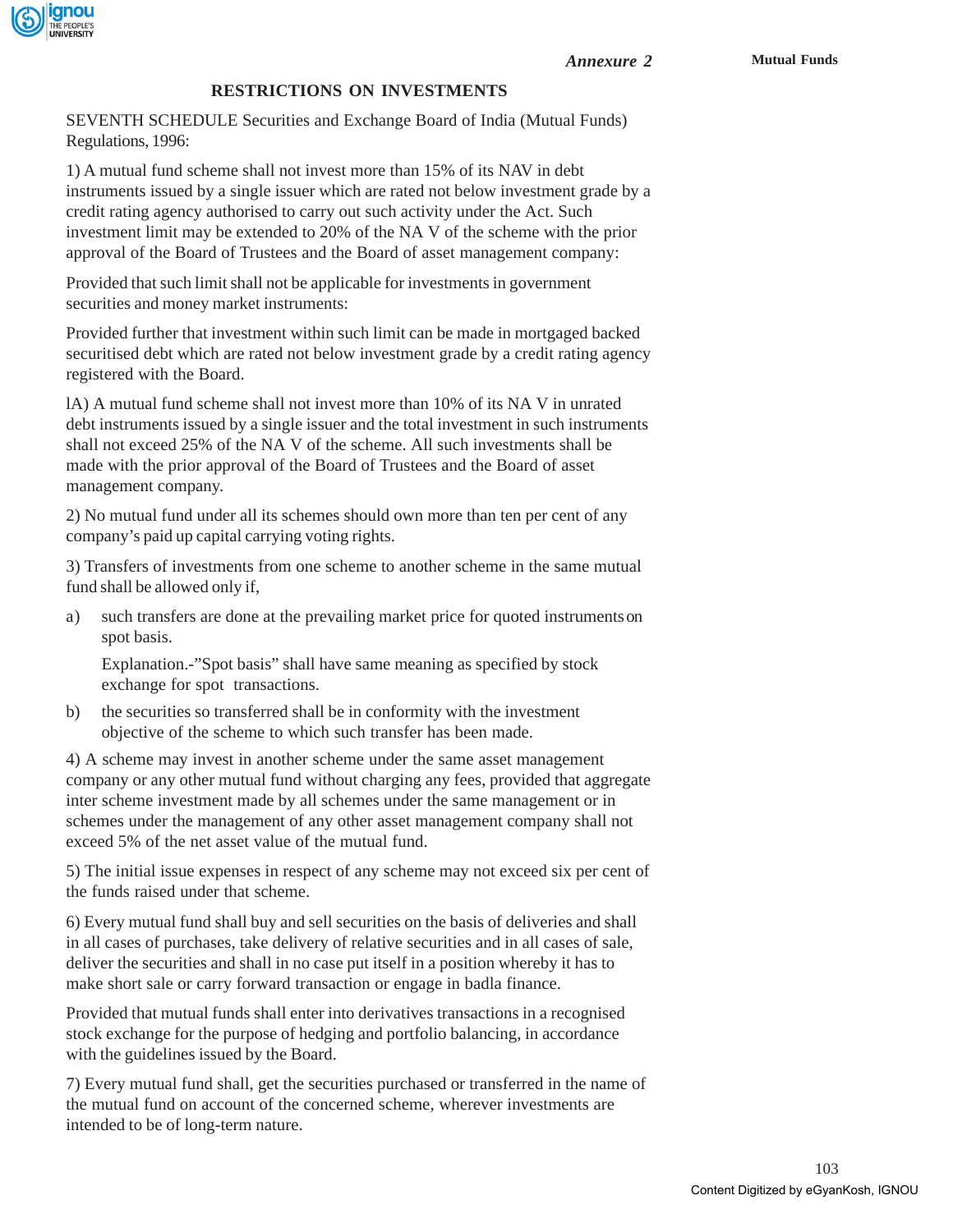

Fee Based Services 8) Pending deployment of funds of a scheme in securities in terms of investment objectives of the scheme a mutual fund can invest the funds of the scheme in shortterm deposits of scheduled commercial banks.

9) No mutual fund scheme shall make any investment in:

- a) any unlisted security of an associate or group company of the sponsor; or
- b) any security issued by way of private placement by an associate or group company of the sponsor; or
- c) the listed securities of group companies of the sponsor which is in excess of 25% of the net assets. .

10) No mutual fund scheme shall invest more than 10 per cent of its NAV in the equity shares or equity related instruments of any company:

Provided that, the limit of 10 per cent shall not be applicable for investments in 6[case of] index fund or sector or industry specific scheme.

11) A mutual fund scheme shall not invest more than 5% of its NAV in the unlisted equity shares or equity related instruments in case of open ended scheme and 10% of its NAV in case of close ended scheme.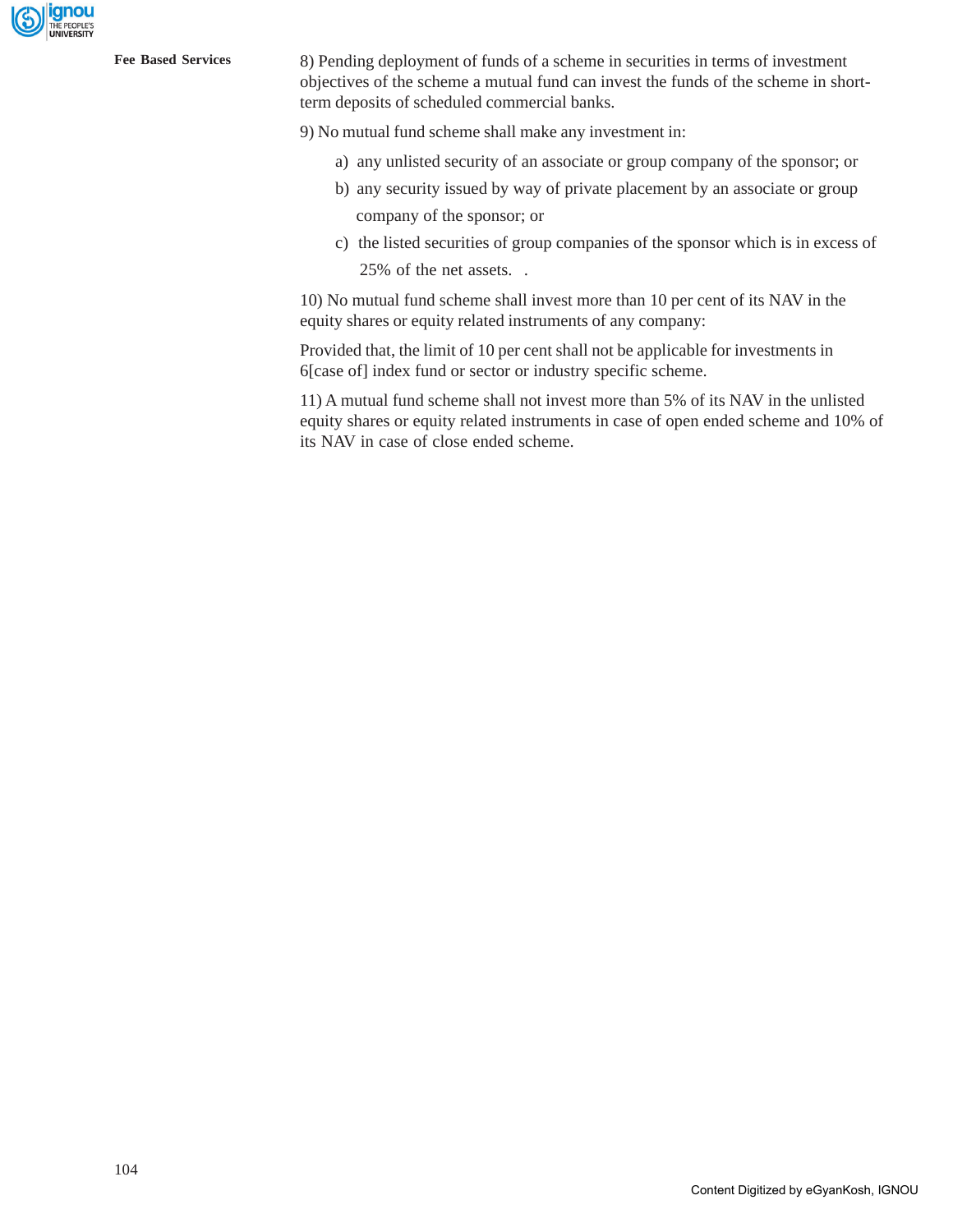*Annexure 3* **Mutual Funds**

#### **ADVERTISEMENT CODE**

SIXTH SCHEDULE Securities and Exchange Board of India (Mutual Funds) Regulations, 1996

1) An advertisement shall be truthful, fair and clear and shall not contain a statement promise or forecast which is untrue or misleading.

2 An advertisement shall be considered to be misleading if it contains

- a) Misleading Statements:-Representations made about the performance or activities of the mutual fund in the absence of necessary explanatory or qualifying statements, and which may give an exaggerated picture of the performance or activities, than what it really is.
- b) An inaccurate portrayal of a past performance or its portrayal in a manner which implies that past gains or income will be repeated in the future.
- c) Statements promising the benefits of owning units or-investing in the schemes of the mutual funds without simultaneous mention of material risks associated with such investments.

3) The advertisement shall not be so designed in content and format or in print as to be likely to be misunderstood, or likely to disguise the significance of any statement. Advertisements shall not contain statements which directly or by implication or by omission may mislead the investor.

4) The sales literature may contain only information, the substance of which is included in the Funds' current advertisements in accordance with this Code.

5) Advertisements shall not be so framed as to exploit the lack of experience or knowledge of the investors. As the investors may not be sophisticated in legal or financial matters, care should be taken that the advertisement is set forth in a clear, concise, and understandable manner. Extensive use of technical or legal terminology or complex language and the inclusion of excessive details which may detract the investors should be avoided.

6) The advertisement shall not contain information, the accuracy of which is to any extent dependent on assumptions. Any advertisement that makes claims about the performance of the fund shall be supported by relevant figures.

7) The advertisement shall not compare one fund with another, implicitly or explicitly, unless the comparison is fair and all information relevant to the comparison is included in the advertisement.

8) The Funds which advertises yield must use standardised computations such as annual dividend on face value, annual yield on the purchase price, and annual compounded rate of return.

9) Mutual funds shall indicate in all advertisements, the names of the Settlor, Trustee, Manager and/or Financial Advisor to the Fund, bringing out clearly their legal status and liability of these entities .

9A) All advertisements containing information regarding performance, advertising yield, return or any scheme detail or inviting subscription to the scheme shall contain disclosures of all the risk factors.

10) All advertisements shall also make a clear statement to the effect that all mutual funds and securities investments are subject to market risks, and there can be no assurance that the fund's objectives will be achieved.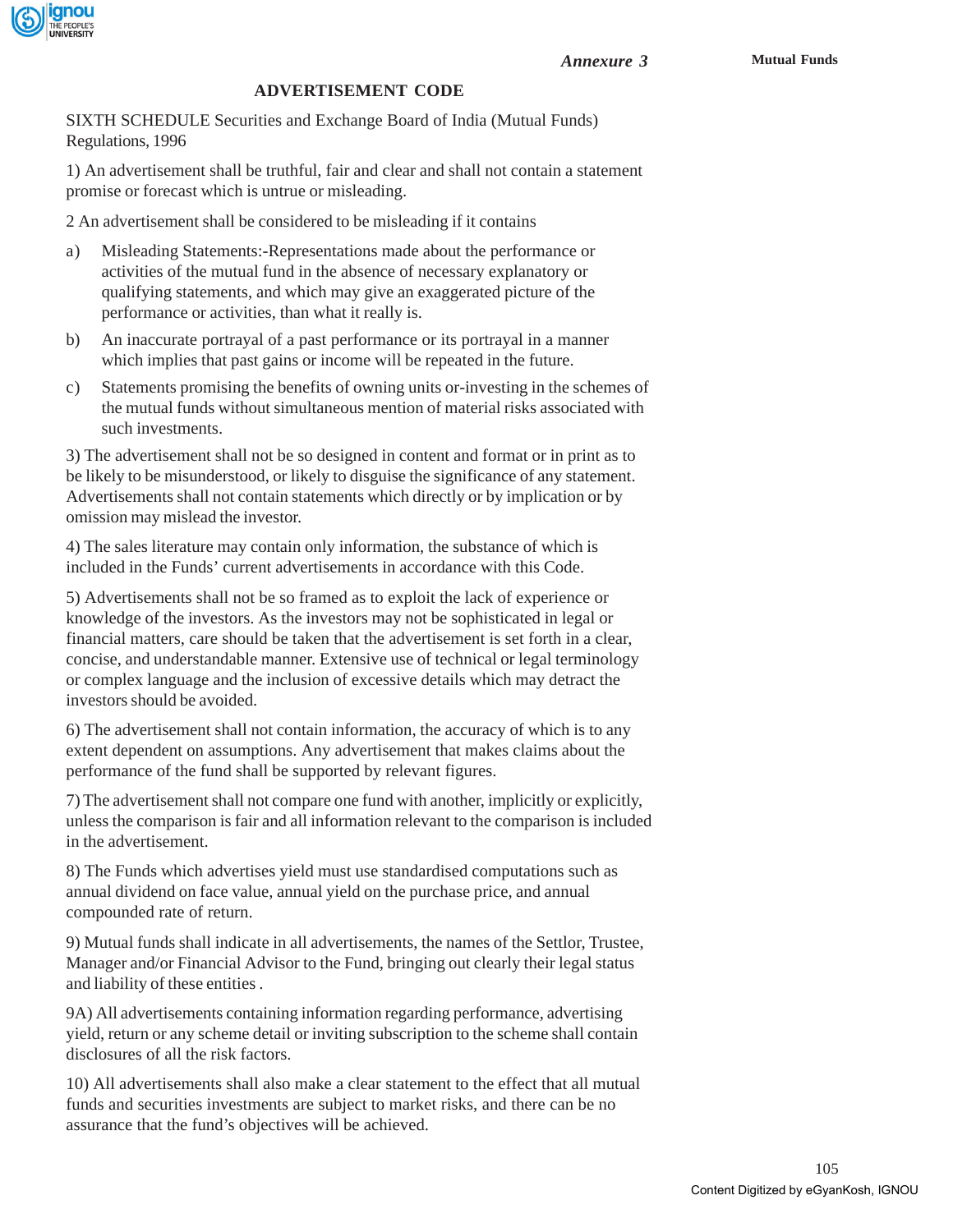**Fee Based Services** 11) If however, in any advertisement a mutual fund guarantees or assures any minimum rate of return or yield to prospective investors, resources to back such a guarantee shall also be indicated.

> 12) If any existing mutual fund indicates the past performance of the fund in advertisements, the basis for computing the rates of return/yield and adjustments made (if any) must be expressly indicated with a statement that, such information is not necessarily indicative of future results and may not necessarily provide a basis for comparison with other investments. Any- advertisement containing information regarding performance, NAV, yield or returns shall give such data for the past three years, wherever applicable.

13) All advertisements issued by a mutual fund or its sponsor or asset management company, shall state "all investments in mutual funds and securities are subject to market risks and the NAV of the schemes may go up or down depending upon the factors and forces affecting the securities market".

14) All advertisement launched in connection with the scheme should also disclose prominently the risks factors as stated in the offer document along with the following warning statements:

- a) is only the name of the scheme and does not in any manner indicate either the quality of the scheme, its future prospectus or returns; and
- b) please read the offer document before investing.

14A) Any advertisement reproducing or purporting to reproduce any information contained in a offer document shall reproduce such information in full and disclose all relevant facts and not be restricted to select extracts relating to that item which could be misleading.

14B) No celebrities shall form part of the advertisement.

15) No name can be given to a scheme with a view to subtly indicate any assurance of return, except in the cases of guaranteed return scheme in accordance with regulation 38.

16) No advertisement shall be issued stating that the scheme has been subscribed or oversubscribed during the period the scheme is open for subscription.

17) If a corporate advertisement is issued by the sponsor or any of the companies in the Group, or an associate company of the sponsor during the subscription period, no reference shall be made to the scheme of the mutual fund or mutual fund itself; otherwise it will be treated as an issue advertisement.

18) If a corporate advertisement of a sponsor issued prior to the launch of a scheme makes a reference to the mutual fund sponsored by it or any of its schemes launched/ to be launched, it shall contain a statement to the effect that the performance of the sponsor has no bearing on the expected performance of the mutual fund or any of its schemes.

19) Advertisements on the performance of a mutual fund or its asset management company shall compare the past performances only on the basis of per unit of statistics as per this Regulations. Advertisements for NA V s must indicate the past as well as the latest NA V of a scheme. The yield calculations will be made as provided in these regulations.